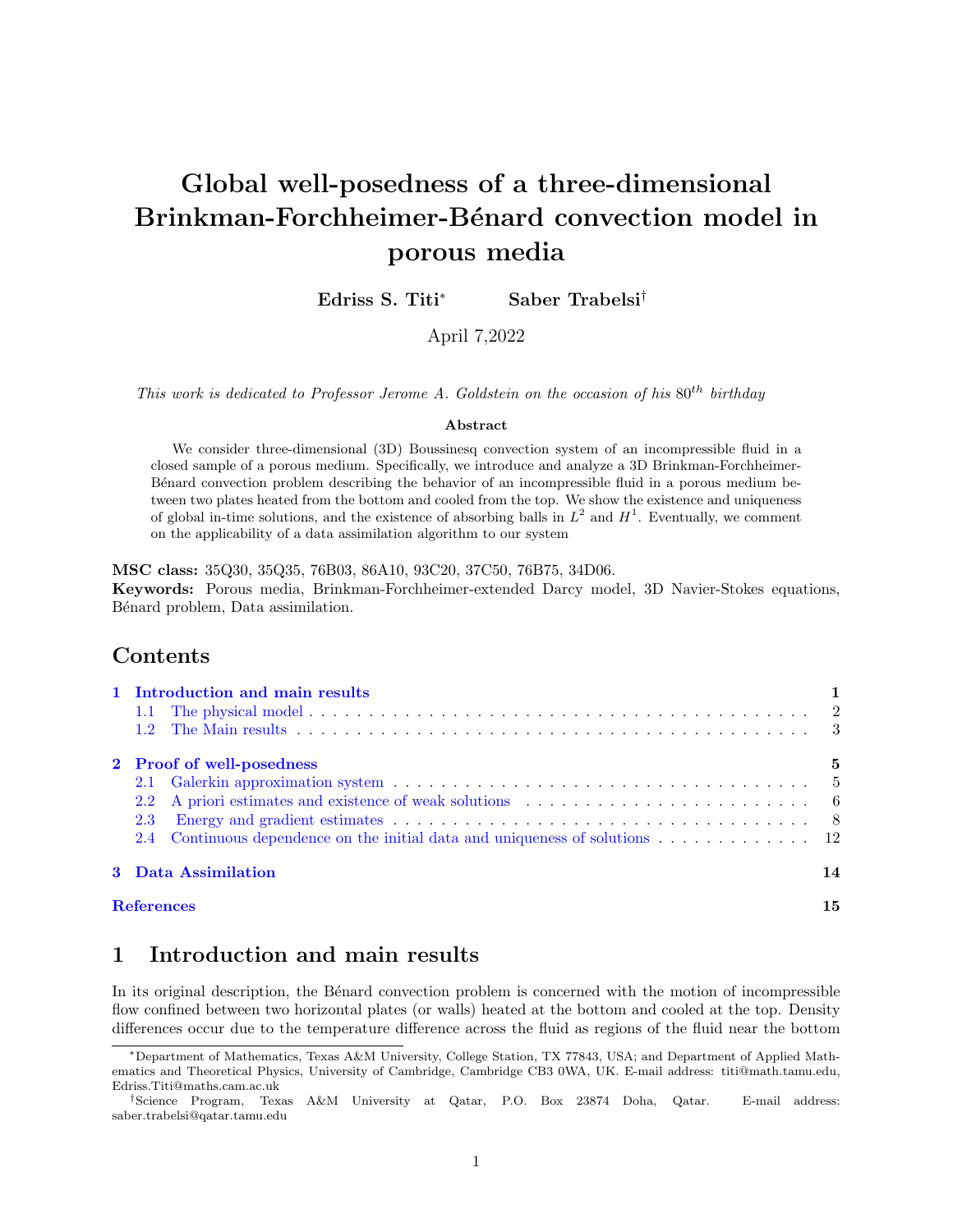boundary are heated and thus expand. In turn, the density differences result in a buoyancy force pushing the lighter fluid to the top and the heavier to the bottom and the governing equation of motion is modeled with the Boussinesq approximation. Applications of Bénard convection range from weather forecasting to nuclear magnetic resonance pulsed-field-gradient diffusion measurements [\[20\]](#page-15-0) and the security of liquefied natural gas packets  $[43]$  etc. In this paper we analyze the Bénard problem in a porous medium modeled by the Brinkman-Forchheimer extended Darcy system for the momentum equation coupled with the heat convection.

#### <span id="page-1-0"></span>1.1 The physical model

In this paper, we consider the Bénard convection problem of an incompressible fluid saturating an infinite horizontal layer of porous medium confined between two horizontal solid walls located at  $z = 0$  and  $z =$ 1. The fluid is heated from below and cooled from the top with temperatures normalized to 1 and 0, respectively. Using the Boussinesq approximation, the non-dimensional 3D equations governing the motion of the convected fluid through the porous medium are given by the Brinkman-Forchheimer-Bénard system

$$
\mathcal{S}_o: \begin{cases} \n\partial_t u - \nu \Delta u + (u \cdot \nabla) u + a |u|^{2\alpha} u + \nabla q = T \mathbf{e}_3, \\
\partial_t T - \kappa \Delta T + (u \cdot \nabla) T = 0, \\
\nabla \cdot u = 0, \ u_{|_{t=0}} = u_0, \ T_{|t=0} = T_0, \n\end{cases}
$$

where  $\mathbf{e}_3 = (0, 0, 1)^T$  $\mathbf{e}_3 = (0, 0, 1)^T$  $\mathbf{e}_3 = (0, 0, 1)^T$ . We consider this problem in an horizontal periodic domain  $\Omega_r := [0, L] \times [0, L] \times [0, 1]^1$ , and supplement it with the following boundary conditions (BC in short)

$$
\mathcal{BC}_o: \begin{cases}\nT(t, x, y, 0) = 1, & T(t, x, y, 1) = 0, \quad u_3(t, x, y, 0) = u_3(t, x, y, 1) = 0, \\
\partial_3 u_1(t, x, y, 0) = \partial_3 u_1(t, x, y, 1) = \partial_3 u_2(t, x, y, 0) = \partial_3 u_2(t, x, y, 1) = 0, \\
q, u, T, \text{periodic in the } x \text{ and } y \text{ variables with period } L.\n\end{cases}
$$

In system  $(S_o - \mathcal{BC}_o)$ , the fluid velocity  $u(t, x, y, z)$ , the pressure  $p = p(t, x, y, z)$ , and the normalized temperature  $T = T(t, x, y, z)$  are the unknowns.  $\nu$  and  $\kappa$  are positive constants representing the kinematic viscosity and the thermal diffusivity respectively, and  $a$  is a positive coefficient that arises from the Darcy-Forcheheimer law. In this model we use the Brinkman-Forchheimer-extended Darcy (BFeD in short) model for flow in porous media, instead of the simple Darcy law. The velocity BC in  $\mathcal{BC}_o$  are no-normal flow and stress-free at the solid boundary.

Observe that  $u = 0, T = 1 - z$  and  $q = z(1 - \frac{z}{2})$  is the pure conduction steady state of  $(S_o - BC_o)$ . Considering a fluctuation around this steady state

<span id="page-1-2"></span>
$$
\theta = T - (1 - z)
$$
 and  $p = q - z \left(1 - \frac{z}{2}\right)$ , (1.1)

then system  $(S_o - BC_o)$  is equivalent to

$$
\mathcal{S}: \begin{cases} \n\partial_t u - \nu \Delta u + (u \cdot \nabla) u + a |u|^{2\alpha} u + \nabla p = \theta \mathbf{e}_3, \\
\partial_t \theta - \kappa \Delta \theta + (u \cdot \nabla) \theta = u \cdot \mathbf{e}_3, \\
\nabla \cdot u = 0, \ u_{|_{t=0}} = u_0, \ \theta_{|t=0} = \theta_0, \n\end{cases}
$$

supplemented with the corresponding set of BC; obtained from  $\mathcal{BC}_o$  using [\(1.1\)](#page-1-2). More precisely

$$
\mathcal{BC}:\n\begin{cases}\n\theta(t, x, y, 0) = \theta(t, x, y, 1) = 0, \quad u_3(t, x, y, 0) = u_3(t, x, y, 1) = 0, \\
\partial_3 u_1(t, x, y, 0) = \partial_3 u_1(t, x, y, 1) = \partial_3 u_2(t, x, y, 0) = \partial_3 u_2(t, x, y, 1) = 0, \\
p, u, \theta, \text{periodic in the } x \text{ and } y \text{ variables with respective periods } L.\n\end{cases}
$$

<span id="page-1-1"></span><sup>1</sup>Obviously the domain can be chosen as  $[0, L_1] \times [0, L_2] \times [0, L_3]$  with  $L_1, L_2, L_3 > 0$  and  $L_1 \neq L_2 \neq L_3$ .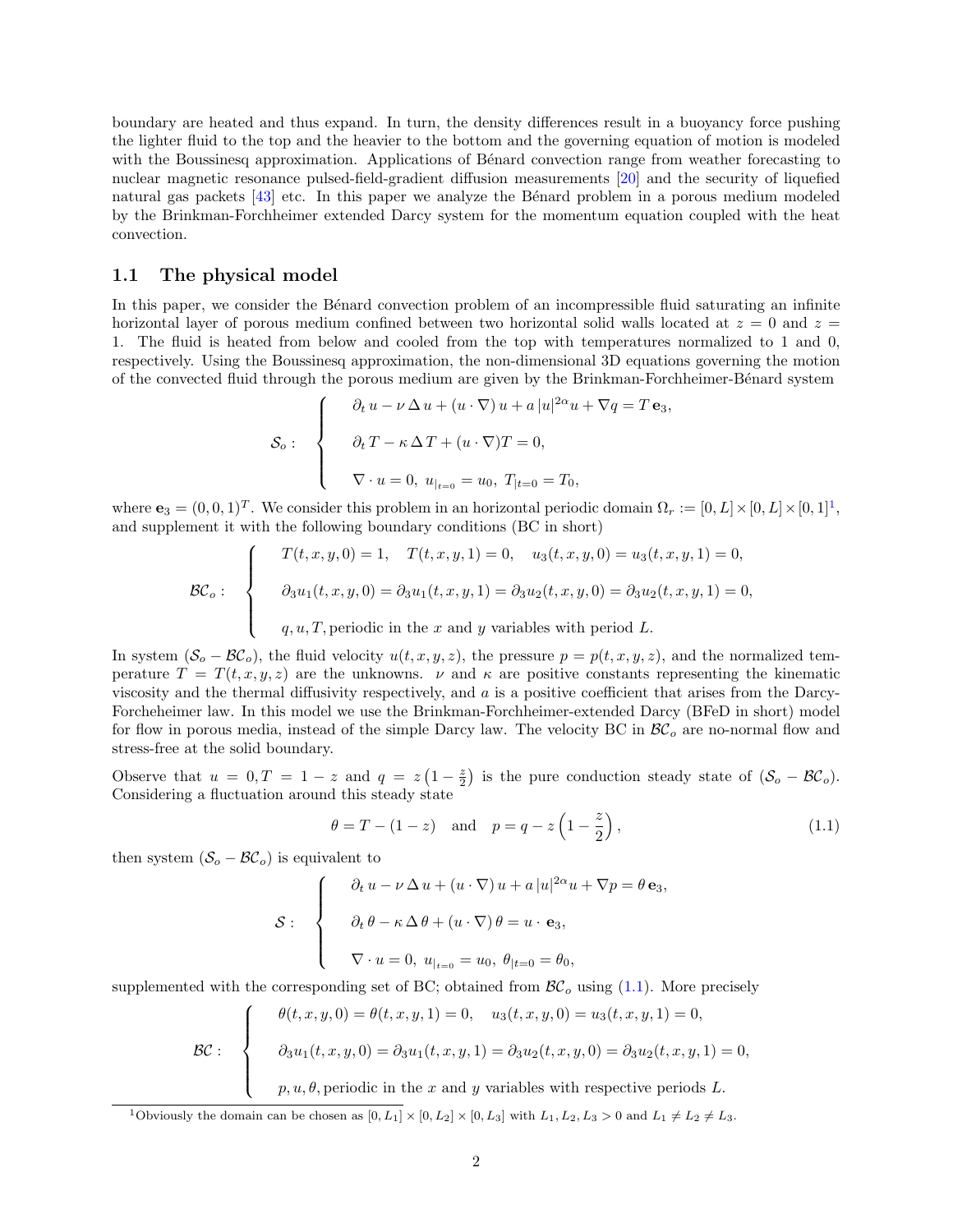In the case of  $a = 0$ , the first set of equations of system  $\mathcal{S}$  ( $\mathcal{S}_1$  in short) is nothing but the classical 3D Navier-Stokes equations forced by bouyancy, so that  $S$  corresponds to the classical 3D Boussinesq equations. In this case, the mathematical analysis of the Bénard system  $(S - BC)$  has been studied in [\[17\]](#page-15-1) (see also [\[39\]](#page-16-0) and references therein). The authors prove the existence and uniqueness of weak solutions in two-dimensional space (2D), and the existence of weak solutions in 3D. Also, they proved the existence of a finite-dimensional global attractor in 2D. Let us mention that the authors used the third line of  $\beta C$  and Dirichlet for u and  $\theta$ at the top and the bottom boundaries as BC.

When  $a > 0$ , equations  $\mathcal{S}_1$  (with  $\theta \equiv 0$ ) are the so-called the 3D BFeD model. This model was formally derived (cf., e.g., [\[21\]](#page-15-2)) using Darcy-Forchheimer equation of porous media that states

$$
\nabla p = -\frac{\mu}{k} \mathbf{v}_f - \gamma \rho_f |\mathbf{v}_f|^2 \mathbf{v}_f,
$$

where  $\gamma > 0$ ,  $\mathbf{v}_f$  and  $\rho_f$  stand for the the Forchheimer coefficient, the Forchheimer velocity and the density, respectively. This equation add a correction to the Darcy law to model the increase of the pressure drop. There is a rich literature dedicated to the mathematical analysis of this model and its variants, and we refer to, e.g., [\[10,](#page-15-3) [27,](#page-16-1) [28,](#page-16-2) [29,](#page-16-3) [35,](#page-16-4) [37,](#page-16-5) [9,](#page-15-4) [34,](#page-16-6) [41,](#page-16-7) [42,](#page-17-1) [44,](#page-17-2) [8,](#page-15-5) [2\]](#page-14-1). Recently, In [\[24,](#page-16-8) [30\]](#page-16-9), the authors shows the existence and uniqueness of weak and strong solutions with Dirichlet boundary condition starting from a regular enough initial data. In the periodic setting, the authors of [\[30\]](#page-16-9) improve the results of [\[24\]](#page-16-8) and prove the well posedness for initial data in  $H^1(\mathbb{T})$ . Their result can be extended to the case of Dirichlet boundary condition using the regularity estimates of the Stokes operator). An anisotropic viscous version of the BFeD system was studied in [\[6\]](#page-15-6). Eventually, a relatively closed (from the mathematical point of view) MHD model was investigated in [\[40\]](#page-16-10) and a its Boussinesq-MHD version (without diffusion) in [\[26\]](#page-16-11). Let us mention that in the latter reference, the uniqueness was obtained only for regular solutions, and our argument in the present contribution combined with ideas from [\[40\]](#page-16-10) can improve the result.

To overcome technicalities related to the boundary conditions, we extend the domain  $\Omega_r$  to  $\Omega = [0, L] \times$  $[0, L] \times [-1, 1]$  and consider problem S, subjected to the following set of BC

BC  $_e$  :  $\sqrt{ }$  $\int$  $\overline{\mathcal{L}}$  $\theta$ ,  $u_3$ , periodic odd functions with respect to the z variable with period 2,  $u_1, u_2$ , periodic even functions with respect to the z variable with period 2,  $p, u, \theta$ , periodic in the x and y variables with period L.

It is rather easy to see that this set of periodic-symmetric BC are equivariant under the solution operator of system  $S$  supplemented with periodic conditions  $\mathcal{BC}$ . Most importantly, solutions with this periodicsymmetric BC  $\mathcal{BC}_e$  clearly satisfy the physical BC  $\mathcal{BC}$ . Indeed, the fact that  $\theta$ ,  $u_3$  are periodic odd functions with respect to the z variable with period 2 implies that  $\theta(t, x, y, 1) = 0, u_3(t, x, y, 1) = 0$ . Equivalently, the fact that  $u_1, u_2$  are periodic even functions with respect to the z variable with period 2 implies that  $\partial_3u_1(t,x,y,1) = \partial_3u_2(t,x,y,1) = 0.$  As a matter of fact, we shall focus on the mathematical analysis of system  $(S - BC_e)$ . Obviously all the results obtained in the periodic boundary conditions setting will be valid for the physical system  $(S - BC)$  in  $\Omega_r$ . In other words, the restriction to  $\Omega_r$  of a solution  $(u(x, y, z), \theta(x, y, z), p(x, y, z))$  of system  $(S - \mathcal{BC}_e)$  on  $\Omega$ , is a solution of  $(S - \mathcal{BC})$ .

#### <span id="page-2-0"></span>1.2 The Main results

Let us introduce the functional setting that we shall use along this paper. Let  $\mathcal{X}_e$  be the set of trigonometric polynomials with period L in the x and y variables, and are even with period 2 in the z variable. Let  $\mathcal{X}_o$ be the set of trigonometric polynomials with period  $L$  in the  $x$  and  $y$  variables, and are odd with period  $2$ in the z variable. Eventually, let Y be the set of divergence-free vector fields belonging to  $\mathcal{X}_e \times \mathcal{X}_e \times \mathcal{X}_o$ . In the sequel, we will not make a difference in the notation of scalar and vector Lebesgue and Sobolev spaces, which shouldn't confuse the reader.

Now, we define  $H_0$  and  $H_1$  as the closure of  $\mathcal Y$  and  $\mathcal X_o$  in  $L^2(\Omega)$ , respectively. We endow  $H_0$  and  $H_1$  with the following scalar products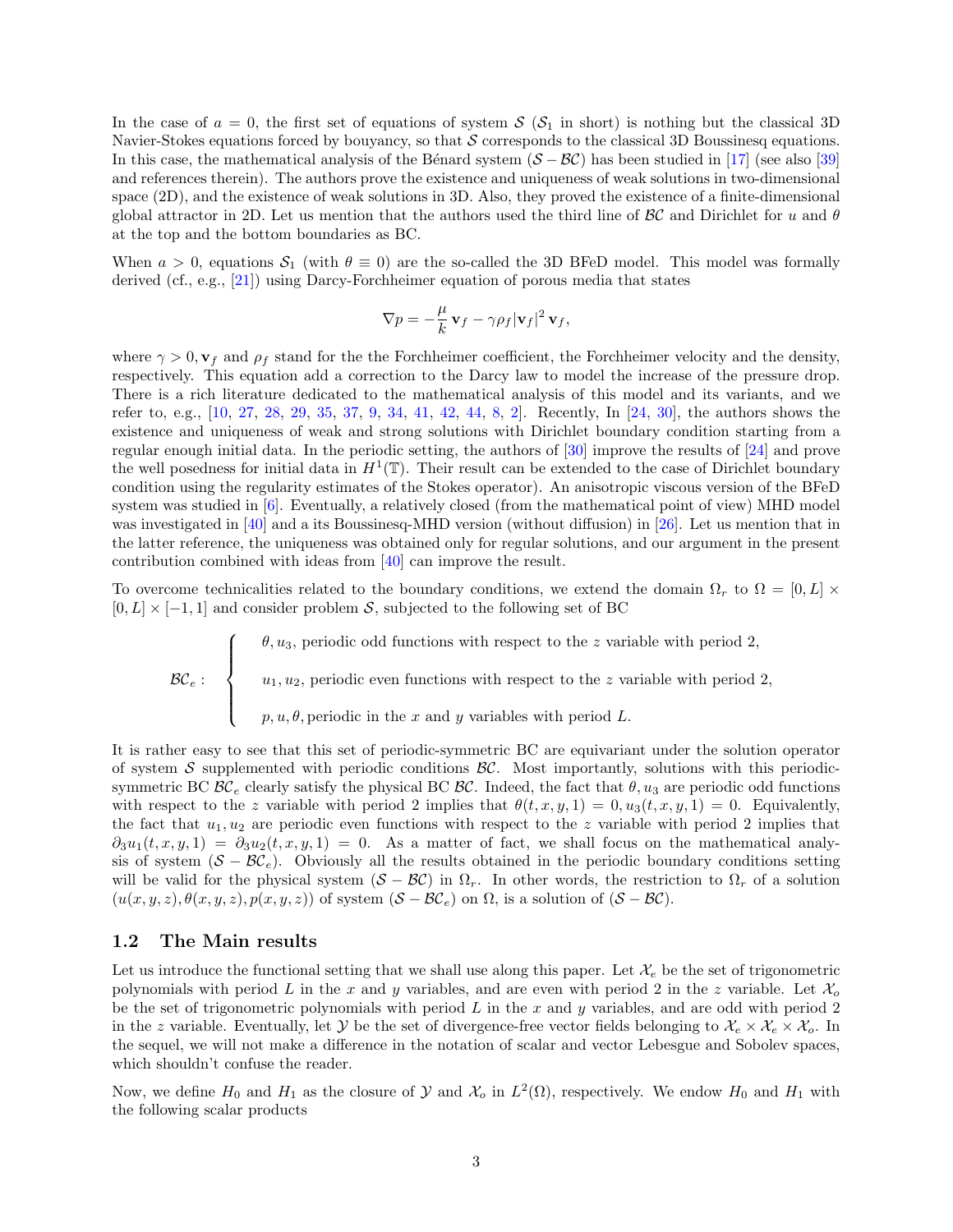$$
(u,v)_{H_0} = \sum_{i=1}^3 \int_{\Omega} u_i(x) v_i(x) dx, \text{ and } (\varphi, \phi)_{H_1} = \int_{\Omega} \varphi(x) \phi(x) dx.
$$

The associated norms are given by  $||u||_{H_0} = [(u, u)_{H_0}]^{\frac{1}{2}}$  and  $||\varphi||_{H_1} = [(\varphi, \varphi)_{H_1}]^{\frac{1}{2}}$ , respectively. Equivalently, we define  $V_0$  and  $V_1$  as the closure of  $\mathcal Y$  and  $\mathcal X_o$  in  $H^1(\Omega)$ , respectively.  $V_0$  and  $V_1$  are Hilbert spaces endowed with the following scalar products

$$
(u,v)_{V_0} = (u,v)_{H_0} + (u,v)_{\dot{V}_0} := (u,v)_{H_0} + \sum_{i,j=1}^3 \int_{\Omega} \partial_j u_i(x) \partial_j v_i(x) dx,
$$

and

$$
(\varphi, \phi)_{V_1} = \sum_{j=1}^3 \int_{\Omega} \partial_j \varphi(x) \partial_j \phi(x) dx,
$$

where  $\partial_j$  denotes the partial derivative with respect to the variable x if  $j = 1$ , y if  $j = 2$ , and z if  $j = 3$ . The associated norms are given by  $||u||_{V_0} = [(u, u)_{V_0}]^{\frac{1}{2}}$  and  $||\varphi||_{V_1} = [(\varphi, \varphi)_{V_1}]^{\frac{1}{2}}$ , respectively. It is worth noticing that since  $\theta, u_3 \in V_1$  are odd in the z variable and periodic in the x and y variables, they have average zero over  $\Omega$ , thus by the Poincaré inequality,  $\|\cdot\|_{V_1}$  defines a norm on  $V_1$ .

In the sequel, we shall use the notation  $\|\cdot\|_p$  for the  $L^p(\Omega)$  norms, and  $\|\cdot\|_{H^1}$  and  $\|\cdot\|_{H^2}$  for  $H^1(\Omega)$  and  $H^2(\Omega)$  norms respectively. Now, let  $\mathcal{A}_i$ , for  $i = 0, 1$ , be the unbounded nonnegative self-adjoint linear operators with domains  $D(\mathcal{A}_i) = V_i \cap H^2(\Omega)$  satisfying  $(\mathcal{A}_i \varphi, \phi)_{H_i} = ((\varphi, \phi))_{V_i}$  for all  $\varphi, \phi \in D(\mathcal{A}_i)$  and  $i = 0, 1$ . The operator  $\mathcal{A}_1$  is positive definite with compact inverse  $\mathcal{A}_1^{-1}$ . Observe that with periodic BC, we have  $A_0 = -\Delta$ , which is not invertible whose kernel consists of constant vector fields corresponding to the eigenvalue 0. Thanks to the elliptic regularity of the operator  $\mathcal{A}_0 + I$  and Cauchy-Schwarz inequality, it is rather easy to see that  $||u||_{H^2} \simeq ||u||_{L^2} + ||A_0u||_{L^2}$ . Consequently, there exists a basis of orthonormal eigenfunctions  $w_{i,j}$  of  $A_i$  for  $i = 0, 1$  and  $j = 1, 2, \ldots$  such that  $A_i w_{i,j} = \lambda_{i,j} w_{i,j}$  where  $w_{i,j} \in H_i$  denotes the  $j^{th}$  eigenfunction of  $A_i$  and  $\lambda_{i,j}$  the associated positive eigenvalue satisfying  $0 < \lambda_{i,j} \leq \lambda_{i,j+1}$  for all  $i = 0, 1$ and  $j = 1, 2, \ldots$  Let us mention that, by abuse of notation, we denote  $\lambda_{0,1}$  the second eigenvalue of  $\mathcal{A}_0$  since the first eigenvalue is 0 as it was stated above, and we add the associated eigenvector to the basis spanning the kernel of  $\mathcal{A}_0$ . Thus, introducing  $\lambda := \inf_{i=0,1;j=1,2,...} \lambda_{i,j} > 0$ , the Poincaré and Sobolev inequalities read  $\lambda^{1/2} \|\varphi\|_2 \leq \|\nabla \varphi\|_2$  and  $\|\varphi\|_6 \leq \gamma \|\nabla \varphi\|_2$ , respectively, where  $\varphi = \theta, u_3, \partial_3 u_1, \partial_3 u_2, \partial_1 u_3, \partial_2 u_3$  thanks to the set of symmetric periodic BC,  $\mathcal{BC}_e$  (with  $\gamma > 0$  being a constant depending only on the size of the domain).

Now, we are able to state our first result about the existence of solutions to system  $(S - BC_e)$ 

<span id="page-3-1"></span>**Theorem 1.1.** Let  $(u_0, \theta_0) \in H_0 \times H_1, \alpha \geq 0$  and  $a, \nu, \kappa > 0$ , then system  $(S - \mathcal{BC}_e)$  has global weak solutions  $(u, \theta)$  satisfying

$$
u(x,t) \in C_b^0(\mathbb{R}^+; H_0) \cap L_{loc}^2(\mathbb{R}^+; V_0) \cap L_{loc}^{2\alpha+2}(\mathbb{R}^+; L^{2\alpha+2}(\Omega)),
$$
  
and  

$$
\theta(x,t) \in C_b^0(\mathbb{R}^+; H_1) \cap L_{loc}^2(\mathbb{R}^+; V_1).
$$

In particular

<span id="page-3-0"></span>
$$
\limsup_{t \to +\infty} \|\theta(t)\|_{H_1}, \quad \limsup_{t \to +\infty} \|u(t)\|_{H_0} \le \frac{4a L^2}{\min(a, \kappa \lambda)} \left(\frac{2a \kappa \lambda}{a \kappa \lambda + 32}\right)^{\frac{\alpha+1}{\alpha}}.
$$
\n(1.2)

In addition, if  $\alpha > 1$ , then the weak solutions depend continuously on the initial data in the  $H_0 \times H^{-1}(\Omega)$ topology, in particular they are unique.

This Theorem ensures the existence of weak solutions to system  $(S - BC_e)$  and their uniqueness for a damping parameter's range  $\alpha > 1$ . Moreover, it shows the existence of absorbing ball in  $H_0 \times H_1$  for the solutions of  $(S - \mathcal{BC}_e)$ . This property plays a crucial role in the design and analysis of a data assimilation (DA) algorithm for system  $(S - BC_e)$  (see section [3\)](#page-13-0). Also, we have the following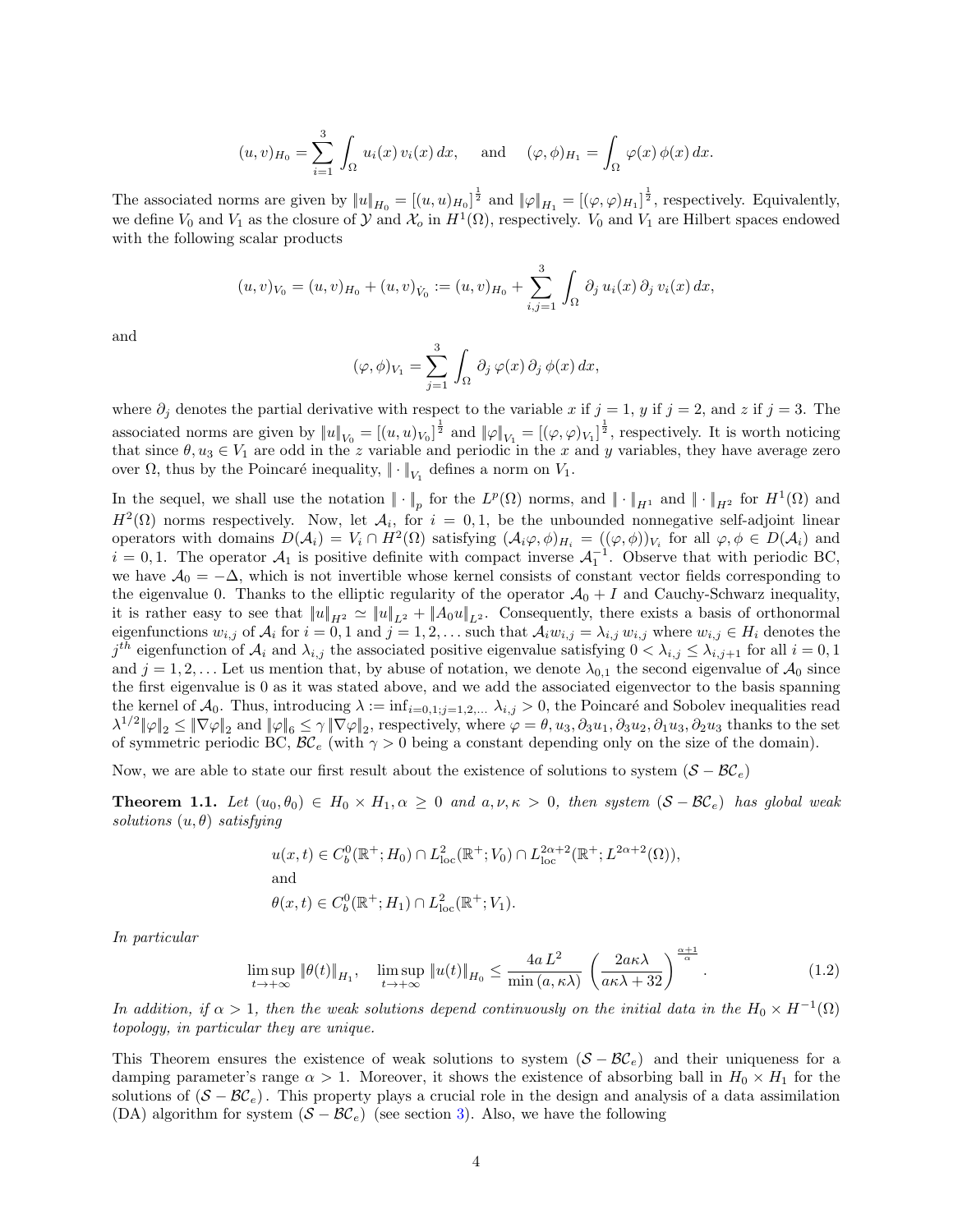<span id="page-4-2"></span>**Theorem 1.2.** Let  $(u_0, \theta_0) \in V_0 \times H_1, \alpha > 1$  and  $a, \nu, \kappa > 0$ , then system  $(S - BC_e)$  has global solutions  $(u, \theta)$  satisfying

$$
u(x,t) \in C_b^0(\mathbb{R}^+; V_0) \cap L_{loc}^2(\mathbb{R}^+; V_0 \cap H^2(\Omega)) \cap L_{loc}^{2\alpha+2}(\mathbb{R}^+; L^{2\alpha+2}(\Omega)),
$$
  
and  

$$
\theta(x,t) \in C_b^0(\mathbb{R}^+; H_1) \cap L_{loc}^2(\mathbb{R}^+; V_1),
$$

In particular, in addition to  $(1.2)$ , we have

$$
\limsup_{t \to +\infty} \|u(t)\|_{V_0}^2 \le \frac{\Gamma_2 \left[ (a+1)\Gamma_1 + 4aL^2 \right] + (3+a)\Gamma_1 + 4aL^2}{2\nu},\tag{1.3}
$$

.

where

$$
\Gamma_1 := \left(\frac{2a\kappa\lambda}{a\kappa\lambda + 32}\right)^{\frac{\alpha+1}{\alpha}} \frac{4a L^2}{\min(a, \kappa\lambda)} \quad \text{and} \quad \Gamma_2 := \left(\frac{a\nu^{\alpha}}{2^{2-\alpha}}\right)^{1/1-\alpha}
$$

Moreover, if  $\theta_0 \in L^6(\Omega)$ , then the solutions are unique. Furthermore, if  $u_0 \in V_0 \cap L^{2\alpha+2}(\Omega)$ , then  $u \in$  $L^{\infty}_{loc}(\mathbb{R}^+; L^{2\alpha+2}(\Omega))$  and  $\partial_t u \in L^2_{loc}(\mathbb{R}^+; H_0)$ . Also, the solutions depend continuously on the initial data in the  $H_0 \times H^{-1}(\Omega)$  topology, in particular they are unique.

This Theorem shows the existence of global solutions with regular initial velocity. For a given temperature  $\theta \in H_1$ , the velocity solution  $u \in V_0$  is a classical solution of the BFeD equations with the forcing term  $\theta e_3$ . Equivalently, for a given velocity  $u \in V_0$ , the solution  $\theta$  of the thermal diffusion equation is a weak solution. Of course, if the initial temperature is considered in  $V_1$ , then we can extend the Theorem and reach strong solutions for both velocity and temperature (see Remark [2.6\)](#page-13-1). Most importantly, this Theorem shows the existence of an absorbing ball in  $V_0 \times H_1$  for the solutions of  $(S - \mathcal{BC}_e)$ . Obviously, the Theorem still holds if the initial temperature is in  $L^{\infty}(\Omega)$ , which corresponds to the physical case. Also, if one consider initial temperature in  $V_1$ , then system  $(S - \mathcal{BC}_e)$  have an absorbing ball in  $V_0 \times V_1$ . Eventually, let us mention that in Theorems [1.1](#page-3-1) and [1.2,](#page-4-2) we do not discuss the regularity of the pressure which can be recovered from the velocity in a classical way using the divergence free property and standard elliptic regularity. We refer to any textbook for details about this point (i.e., [\[36,](#page-16-12) [38\]](#page-16-13))

This work is dedicated to Professor Jerome A. Goldstein on the occasion of his  $80^{th}$  birthday as a token of admiration for his contribution to the mathematical analysis of Partial Differential Equations and their applications.

## <span id="page-4-0"></span>2 Proof of well-posedness

First, let us recall the following version of Young's inequality,

$$
ab \leq \epsilon a^p + \epsilon^{-q/p} b^q, \quad \frac{1}{p} + \frac{1}{q} = 1, \quad \text{for all} \quad \epsilon > 0 \quad \text{and} \quad a, b \geq 0.
$$

#### <span id="page-4-1"></span>2.1 Galerkin approximation system

The well posedness of  $(S - \mathcal{BC}_e)$  can be shown using a standard approximation argument. First, one uses the Faedo-Galerkin approximation method based on an orthonormal basis of eigenfuctions of the operators  $A_0$  and  $A_1$  (see, e.g. [\[38,](#page-16-13) [39\]](#page-16-0)) to show the existence and uniqueness of approximate solutions. Next, one obtains uniform a priori estimates using the approximate system, and eventually pass to the limit using compactness arguments, e.g., Aubin-Lions Lemma, [\[25\]](#page-16-14) (Lemma I-6.5).

First, we define the bilinear forms  $B_0(\cdot, \cdot): V_0 \times \mathcal{D}(A_1) \longrightarrow H_0$  and  $B_1(\cdot, \cdot): V_1 \times \mathcal{D}(A_1) \longrightarrow H_1$  such that

$$
B_0(u, v) := \mathbb{P}(u \cdot \nabla)v
$$
, and  $B_1(u, \theta) := (u \cdot \nabla)\theta$ .

where P denotes the Leray projector on divergence-free vector fields. Let  $\{\mathcal{W}_k(x)\}\subset D(\mathcal{A}_0)$  and  $\{\tilde{\mathcal{W}}_k(x)\}\subset$  $D(\mathcal{A}_1)$  be orthonormal basis of  $H_0$  and  $H_1$ , consisting of eigenfunctions of  $\mathcal{A}_0$  and  $\mathcal{A}_1$ , respectively. Denote by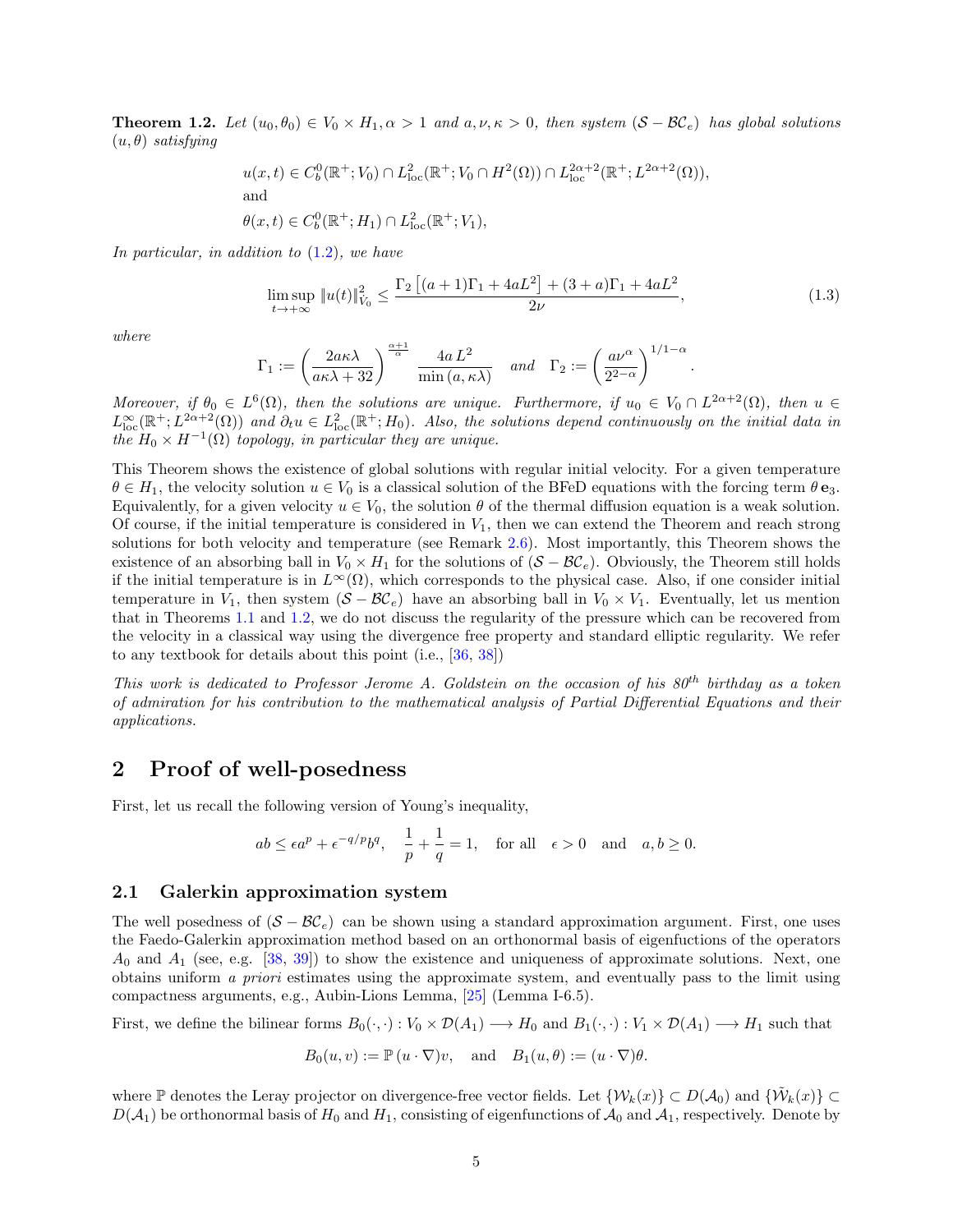$V_0^m = \text{span}\{\mathcal{W}_1, \mathcal{W}_2, \dots, \mathcal{W}_m\}$  and  $V_1^m = \text{span}\{\tilde{\mathcal{W}}_1, \tilde{\mathcal{W}}_2, \dots, \tilde{\mathcal{W}}_m\}$ , and  $\mathcal{P}_m : H_0 \to V_0^m$  and  $\tilde{\mathcal{P}}_m : H_1 \to V_1^m$ be the corresponding the projections. Now, set

$$
u_m(x,t) = \sum_{i=1}^m g_m^i(t) \mathcal{W}_i(x) \in V_0^m \quad \text{and} \quad \theta_m(x,t) = \sum_{i=1}^m \tilde{g}_m^i(t) \tilde{\mathcal{W}}_i(x) \in V_1^m.
$$

by the solution of the Galerkin approximation system associated with  $(S - BC_e)$ , namely, the unknown coefficients  $g_m^i = (u_m, \mathcal{W}_i)_{H_0}$  and  $\tilde{g}_m^i = (\theta_m, \tilde{\mathcal{W}}_i)_{H_1}$ , for  $i = 1, 2, ..., m$ , solve the following system of ordinary differential equations

<span id="page-5-1"></span>
$$
\frac{d}{dt}u_m + \nu \mathcal{A}_0 u_m + \mathcal{P}_m B_0(u_m, u_m) + a \mathcal{P}_m \left( \mathbb{P} \left( |u_m|^{2\alpha} u_m \right) \right) - \mathcal{P}_m \left( \mathbb{P} \left( \theta_m \mathbf{e}_3 \right) \right) = 0, \tag{2.1a}
$$

$$
\frac{d}{dt}\theta_m + \kappa \mathcal{A}_1 \theta_m + \tilde{\mathcal{P}}_m B_1(u_m, \theta_m) - \tilde{\mathcal{P}}_m (u_m \cdot \mathbf{e}_3) = 0,
$$
\n(2.1b)

$$
u_m(0) = \mathcal{P}_m u_0, \quad \theta_m(0) = \tilde{\mathcal{P}}_m \theta_0,\tag{2.1c}
$$

where  $(u_0, \theta_0) \in H_0 \times H_1$ . Observe that for  $(u_0, \theta_0) \in H_0 \times H_1$  one has

$$
(\mathcal{P}_m u_0, \tilde{\mathcal{P}}_m \theta_0) \longrightarrow (u_0, \theta_0) \quad \text{ strongly in } H_0 \times H_1 \quad \text{as} \quad m \to +\infty. \tag{2.2}
$$

Since the vector field in system [\(2.1\)](#page-5-1) is locally Lipschitz in  $V_0^m \times V_1^m$ , the system admits a unique solution  $(u_m, \theta_m) \in C^1([0, \tau_m], V_0^m) \times C^1([0, \tau_m], V_1^m)$ , for some  $\tau_m > 0$ .

### <span id="page-5-0"></span>2.2 A priori estimates and existence of weak solutions

Let  $\mathcal{T} \in (0,\infty)$  be arbitrary. Our goal is to show that the unique solution of the Galerkin approximation system [\(2.1\)](#page-5-1) exists on the interval  $[0, \mathcal{T}]$ . Let  $[0, \tau_m^*)$  is the maximal interval existence of solutions to (2.1), and assume by contradiction that  $\tau_m^* \leq \mathcal{T} < \infty$ . This in turn implies that

<span id="page-5-5"></span><span id="page-5-3"></span><span id="page-5-2"></span>
$$
\limsup_{t \to (\tau_m^*)^-} \left( \|u_m(t)\|_{H_0}^2 + \|\theta_m(t)\|_{H_1}^2 \right) = \infty. \tag{2.3}
$$

Next, we focus on the interval  $[0, \tau_m^* )$  and establish a priori estimates for the solution of [\(2.1\)](#page-5-1). Taking the  $H_0$ –inner product of equation [\(2.1\)](#page-5-1) with  $u_m(t)$  and thanks to Cauchy-Schwarz and Young inequalities one obtains

$$
\frac{1}{2} \frac{d}{dt} \|u_m\|_{H_0}^2 + \nu \|u_m\|_{V_0}^2 + a \|u_m\|_{2\alpha+2}^{2\alpha+2} \le \frac{1}{2} \|\theta_m\|_{H_1}^2 + \frac{1}{2} \|u_m\|_{H_0}^2. \tag{2.4}
$$

Similarly, we take the  $H_1$ −inner produce of equation  $(2.1)_2$  with  $\theta_m(t)$  to obtain

<span id="page-5-4"></span>
$$
\frac{1}{2} \frac{d}{dt} \|\theta_m\|_{H_1}^2 + \kappa \|\theta_m\|_{V_1}^2 \le \frac{1}{2} \|\theta_m\|_{H_1}^2 + \frac{1}{2} \|u_m\|_{H_0}^2.
$$
\n(2.5)

Summing [\(2.4\)](#page-5-2) and [\(2.5\)](#page-5-3), we get for all  $t \in [0, \tau_m^*)$ 

$$
\frac{1}{2} \frac{d}{dt} \|u_m\|_{H_0}^2 + \frac{1}{2} \frac{d}{dt} \|\theta_m\|_{H_1}^2 + \nu \|u_m\|_{V_0}^2 + \kappa \|\theta_m\|_{V_1}^2 + a \|u_m\|_{2\alpha+2}^{2\alpha+2} \le \|\theta_m\|_{H_1}^2 + \|u_m\|_{H_0}^2. \tag{2.6}
$$

Now, using Gronwall's inequality, we obtain

$$
\|u_m(t)\|_{H_0}^2 + \|\theta_m(t)\|_{H_1}^2 \le \left( \|\mathcal{P}_m u_0\|_{H_0}^2 + \|\tilde{\mathcal{P}}_m \theta_0\|_{H_1}^2 \right) e^{2t} \le \left( \|u_0\|_{H_0}^2 + \|\theta_0\|_{H_1}^2 \right) e^{2t}.
$$

Therefore, integrating the inequality  $(2.6)$ , we get

$$
\|u_m(t)\|_{H_0}^2 + \|\theta_m(t)\|_{H_1}^2 + 2\nu \int_0^t \|u_m(s)\|_{V_0}^2 ds + 2\kappa \int_0^t \|\theta_m(s)\|_{V_1}^2 ds + 2a \int_{\Omega} \|u_m(s)\|_{2\alpha+2}^{2\alpha+2} ds
$$
  

$$
\leq \left( \|\mathcal{P}_m u_0\|_{H_0}^2 + \|\tilde{\mathcal{P}}_m \theta_0\|_{H_1}^2 \right) (1 + e^{2t}) \leq \left( \|u_0\|_{H_0}^2 + \|\theta_0\|_{H_1}^2 \right) (1 + e^{2t}),
$$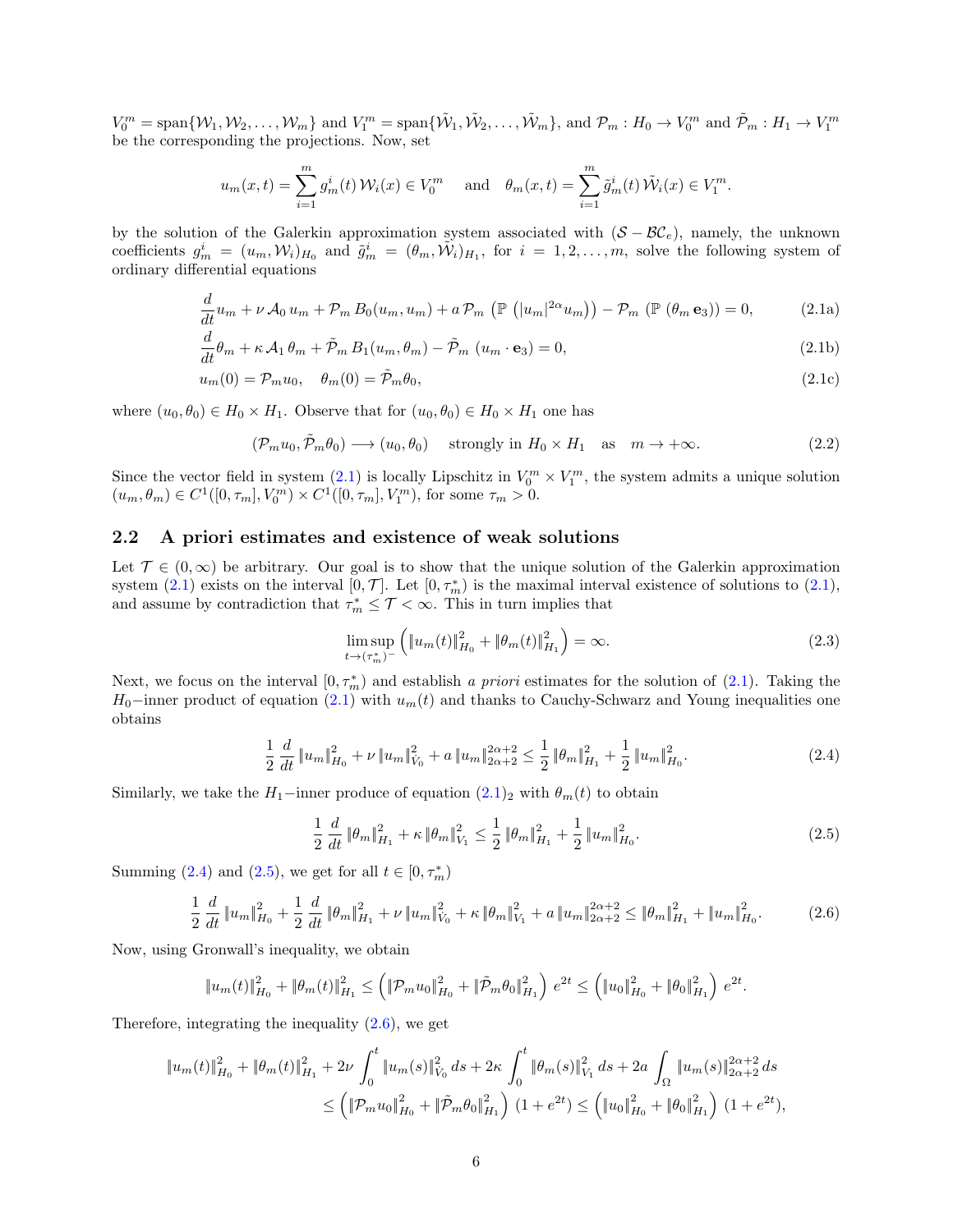for all  $t \in [0, \tau_m^* )$ . The above contradicts [\(2.3\)](#page-5-5). Therefore, the solution exists on  $[0, \mathcal{T} ]$ . Moreover, we also conclude from the above that  $(u_m, \theta_m)$  remains bounded uniformly in m in

<span id="page-6-1"></span>
$$
L^{\infty}([0,\mathcal{T}],H_0) \times L^{\infty}([0,\mathcal{T}],H_1) \cap L^2([0,\mathcal{T}],V_0) \times L^2([0,\mathcal{T}],V_1).
$$
\n(2.7)

Furthermore,  $u_m$  remains bounded in  $L^{2\alpha+2}([0,\mathcal{T}], L^{2\alpha+2}(\Omega))$  so that  $|u_m|^{2\alpha}u_m$  remains bounded, uniformly in  $m$ , in

<span id="page-6-0"></span>
$$
L^{\frac{2\alpha+2}{2\alpha+1}}([0,\mathcal{T}],L^{\frac{2\alpha+2}{2\alpha+1}}(\Omega)), \quad \text{since} \quad \| |u_m|^{2\alpha} u_m \|_{\frac{2\alpha+2}{2\alpha+1}}^{\frac{2\alpha+2}{2\alpha+1}} = \| u_m \|_{2\alpha+2}^{2\alpha+2}.
$$
 (2.8)

Now, from system [\(2.1\)](#page-5-1) and by virtue of [\(2.8\)](#page-6-0) it is rather standard to see that  $(\frac{d}{dt}u_m, \frac{d}{dt}\theta_m)$  remains bounded, uniformly in  $m$ , in

<span id="page-6-2"></span>
$$
L^{2}([0,\mathcal{T}],V_{0}^{'})+L^{\frac{2\alpha+2}{2\alpha+1}}([0,\mathcal{T}],L^{\frac{2\alpha+2}{2\alpha+1}}(\Omega))\times L^{2}([0,\mathcal{T}],V_{1}^{'}).
$$

Now, thanks to  $(2.7)$ , we infer that there exist u and  $\theta$ , and there exist two subsequences, that we still denote  $(u_m, \theta_m)$ , such that

$$
(u_m, \theta_m) \to (u, \theta) \quad \text{weakly} - * \quad \text{in} \quad L^{\infty}([0, \mathcal{T}], H_0) \times L^{\infty}([0, \mathcal{T}], H_1) \quad \text{as} \quad m \to +\infty,
$$
 (2.9)

and

$$
(u_m, \theta_m) \to (u, \theta) \quad \text{weakly in} \quad L^2([0, \mathcal{T}], V_0) \times L^2([0, \mathcal{T}], V_1) \quad \text{as} \quad m \to +\infty,
$$
 (2.10)

Furthermore, thanks to [\(2.8\)](#page-6-0), it holds

$$
u_m \to u
$$
 weakly in  $L^{2\alpha+2}([0, \mathcal{T}], L^{2\alpha+2}(\Omega))$  as  $m \to +\infty$ , (2.11)

and there exist  $v$  such that

$$
|u_m|^{2\alpha}u_m \to v \quad \text{ weakly in} \quad L^{\frac{2\alpha+2}{2\alpha+1}}([0,\mathcal{T}], L^{\frac{2\alpha+2}{2\alpha+1}}(\Omega)) \quad \text{as} \quad m \to +\infty. \tag{2.12}
$$

Eventually, it holds

$$
\frac{d}{dt}u_m \to \frac{d}{dt}u \quad \text{ weakly in} \quad L^2([0, \mathcal{T}], V_0') + L^{\frac{2\alpha+2}{2\alpha+1}}([0, \mathcal{T}], L^{\frac{2\alpha+2}{2\alpha+1}}(\Omega)) \quad \text{as} \quad m \to +\infty. \tag{2.13}
$$

Thus, thanks to Aubin-Lions compactness Lemma [\[25,](#page-16-14) [38\]](#page-16-13), we have

<span id="page-6-3"></span>
$$
(u_m, \theta_m) \to (u, \theta) \quad \text{strongly in} \quad L^2([0, \mathcal{T}], H_0) \times L^2([0, \mathcal{T}], H_1) \quad \text{as} \quad m \to +\infty. \tag{2.14}
$$

Now, let us fix i, such that  $i < m$ . We take the  $H_0$ -inner product of  $(2.1)_1$  with  $\mathcal{W}_i$ , and the  $H_1$ -inner product of  $(2.1)_2$  with  $\tilde{W}_i$ , and integrate with respect to time over  $[0, t] \subset [0, \mathcal{T}]$  to obtain

$$
(u_m(t), W_i)_{H_0} - (u_0, W_i)_{H_0} + \nu \int_0^t (u_m(s), W_i)_{\dot{V}_0} ds
$$
  
+ 
$$
\int_0^t (B_0(u_m(s), u_m(s)) + a |u_m(s)|^{2\alpha} u_m(s) - \theta_m(s) e_3, W_i)_{H_0} ds = 0,
$$
  

$$
(\theta_m(t), \tilde{W}_i)_{H_1} - (\theta_0, \tilde{W}_i)_{H_1} + \kappa \int_0^t (\theta_m(s), \tilde{W}_i)_{V_1} ds
$$
  
+ 
$$
\int_0^t (B_1(u_m(s), \theta_m(s)) - u_m \cdot e_3, \tilde{W}_i)_{H_1} ds = 0.
$$

In the above we used the facts that  $\mathcal{P}_m$ ,  $\tilde{\mathcal{P}}_m$  and  $\mathbb P$  are orthogonal projections in the corresponding  $L^2$  spaces, and the fact that  $\mathcal{P}_m \mathcal{W}_i = \mathcal{W}_i$  and  $\tilde{\mathcal{P}}_m \tilde{\mathcal{W}}_i = \tilde{\mathcal{W}}_i$ , since  $i < m$ .

Now, we can pass to the limit in these equalities. The linear terms and the convective nonlinear terms are handled using  $(2.10-2.14)$  $(2.10-2.14)$ , and we refer to [\[38,](#page-16-13) [39\]](#page-16-0) for details. For the velocity power term, up to extracting a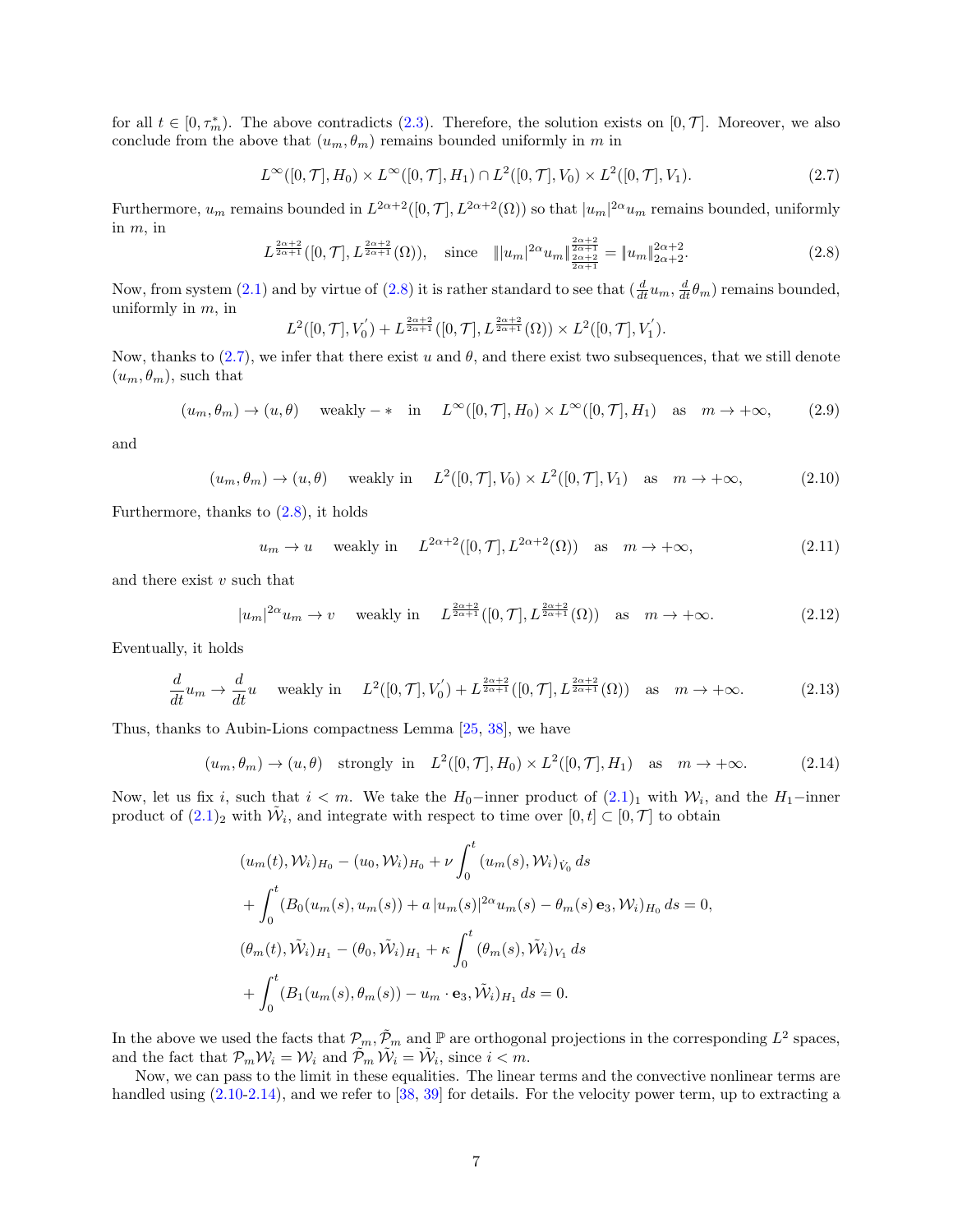subsequence, we can show that  $v = |u|^{2\alpha}u$  thanks to [\(2.14\)](#page-6-3) using Aubin-Lions compactness Lemma, [\[25,](#page-16-14) [38\]](#page-16-13). As a result we have shown that for every  $i = 1, 2, \ldots$  the limit pair  $(u, \theta)$  satisfies

$$
(u(t), W_i)_{H_0} - (u_0, W_i)_{H_0} + \nu \int_0^t (u(s), W_i)_{\dot{V}_0} ds
$$
  
+ 
$$
\int_0^t (B_0(u(s), u(s)) + a |u(s)|^{2\alpha} u(s) - \theta(s) \mathbf{e}_3, W_i)_{H_0} ds = 0,
$$
  

$$
(\theta(t), \tilde{W}_i)_{H_1} - (\theta_0, \tilde{W}_i)_{H_1} + \kappa \int_0^t (\theta(s), \tilde{W}_i)_{V_1} ds
$$
  
+ 
$$
\int_0^t (B_1(u(s), \theta(s)) - u \cdot \mathbf{e}_3, \tilde{W}_i)_{H_1} ds = 0.
$$

Consequently, the pair  $(u, \theta)$  is a weak solution to  $(S - \mathcal{BC}_e)$  (see [\[38,](#page-16-13) [39\]](#page-16-0) for details).

### <span id="page-7-0"></span>2.3 Energy and gradient estimates

In this section we prove the regularity of the solutions. For this purpose, we shall perform formal calculation using system  $(S - BC_e)$ . We remark that these calculation can be justified rigorously by performing them first for the Galerkin approximate system and then pass to the limit as in the previous section. We start by revisiting the estimates we established in the previous section dedicated to the existence of weak solutions. Specifically, we show the following

<span id="page-7-6"></span>**Proposition 2.1.** Let  $(u_0, \theta_0) \in H_0 \times H_1, \alpha \geq 0$  and  $a, \nu, \kappa > 0$ . If  $(u(t), \theta(t))$  is a weak solution of  $(S - BC_e)$ , then

$$
u(t) \in L^{\infty}(\mathbb{R}^+, H_0) \cap L^{2}_{loc}(\mathbb{R}^+, V_0) \cap L^{2\alpha+2}_{loc}(\mathbb{R}^+, L^{2\alpha+2}(\Omega))
$$
  

$$
\theta(t) \in L^{\infty}(\mathbb{R}^+, H_1) \cap L^{2}_{loc}(\mathbb{R}^+, V_1).
$$

*Proof.* Let  $(u_0, \theta_0) \in H_0 \times H_1$ . We take the H<sub>0</sub>-inner product of  $(S - \mathcal{BC}_e)_1$  with u, and the H<sub>1</sub>-inner product of  $(S - BC_e)_2$  with  $\theta$  to obtain, thanks to Cauchy-Schwarz, Hölder, and Young inequalities,

$$
\frac{1}{2} \frac{d}{dt} \|u\|_{H_0}^2 + \nu \|u\|_{V_0}^2 + a \|u\|_{2\alpha+2}^{2\alpha+2} \le \epsilon \|\theta\|_{H_1}^2 + \epsilon^{-1} \|u\|_{H_0}^2,\tag{2.15}
$$

and

$$
\frac{1}{2} \frac{d}{dt} \|\theta\|_{H_1}^2 + \kappa \|\theta\|_{V_1}^2 \le \epsilon \|\theta\|_{H_1}^2 + \epsilon^{-1} \|u\|_{H_0}^2,
$$
\n(2.16)

respectively. Observe that for all  $\epsilon > 0$ , we have

<span id="page-7-5"></span><span id="page-7-4"></span><span id="page-7-3"></span><span id="page-7-2"></span><span id="page-7-1"></span>
$$
\|u\|_{H_0}^2 \le \epsilon \|u\|_{2\alpha+2}^{2\alpha+2} + 2\epsilon^{-\frac{1}{\alpha}} L^2,
$$
\n(2.17)

Setting  $\epsilon = \frac{2a\kappa\lambda}{a\kappa\lambda+32}$  in [\(2.17\)](#page-7-1), and summing-up [\(2.15\)](#page-7-2) and [\(2.16\)](#page-7-3) with  $\epsilon = \frac{\kappa\lambda}{4}$ , we obtain

$$
\frac{d}{dt} \left( \|u\|_{H_0}^2 + \|\theta\|_{H_1}^2 \right) + 2\nu \|u\|_{V_0}^2 + \frac{\kappa}{2} \|\theta\|_{V_1}^2 + \frac{a}{2} \|u\|_{H_0}^2 + \frac{\kappa \lambda}{2} \|\theta\|_{H_1}^2 + a \|u\|_{2\alpha+2}^{2\alpha+2}
$$
\n
$$
\leq \underbrace{2 \left( \frac{2a\kappa \lambda}{a\kappa \lambda + 32} \right)^{\frac{\alpha+1}{\alpha}} a L^2}_{:=\Gamma_0} . \tag{2.18}
$$

Thanks to Gronwall's inequality, we get

$$
\|u(t)\|_{H_0}^2 + \|\theta(t)\|_{H_1}^2 \leq \left(\|u_0\|_{H_0}^2 + \|\theta_0\|_{H_1}^2\right) e^{-\frac{\min(a,\kappa\lambda)}{2}t} + \frac{\left(\frac{2a\kappa\lambda}{a\kappa\lambda + 32}\right)^{\frac{\alpha+1}{\alpha}} \frac{4aL^2}{\min(a,\kappa\lambda)} \left(1 - e^{-\frac{\min(a,\kappa\lambda)}{2}t}\right). \tag{2.19}
$$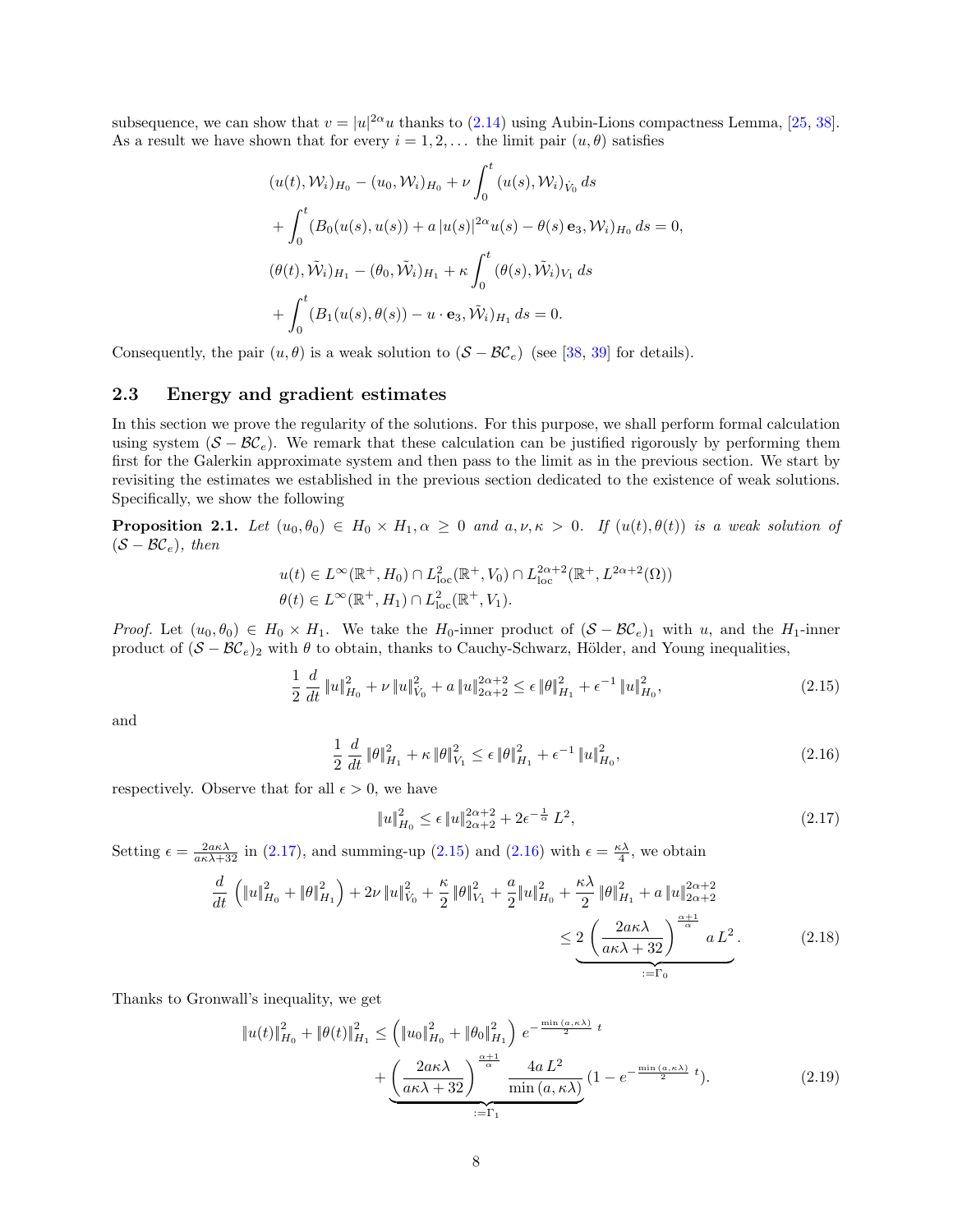Consequently, we have  $u(t) \in L^{\infty}(\mathbb{R}^+; H_0)$  and  $\theta(t) \in L^{\infty}(\mathbb{R}^+; H_0)$ . In particular, we have

$$
\limsup_{t \to +\infty} \left( \|u(t)\|_{H_0}^2 + \|\theta(t)\|_{H_1}^2 \right) \le \Gamma_1. \tag{2.20}
$$

Eventually, integrating  $(2.18)$  with respect to time, and using  $(2.19)$  we get

$$
\int_0^t \|u(s)\|_{V_0}^2 ds \le \frac{\|u_0\|_{H_0}^2 + \|\theta_0\|_{H_1}^2}{2\nu} + \frac{\Gamma_0}{2\nu}t,\tag{2.21}
$$

and

$$
\int_0^t \|\theta(s)\|_{\dot{V}_1}^2 ds \le \frac{2\left(\|u_0\|_{H_0}^2 + \|\theta_0\|_{H_1}^2\right)}{\kappa} + \frac{2\Gamma_0}{\kappa}.
$$

In addition, we have

$$
\int_0^t \|u(s)\|_{2\alpha+2}^{2\alpha+2} ds \le \frac{\|u_0\|_{H_0}^2 + \|\theta_0\|_{H_1}^2}{a} + \frac{\Gamma_0}{a}t. \tag{2.22}
$$

Therefore, we infer that  $u(t) \in L^2_{loc}(\mathbb{R}^+; V_0)$ ,  $\theta(t)L^2_{loc}(\mathbb{R}^+; V_1)$ , and  $L^{2\alpha+2}_{loc}(\mathbb{R}^+; L^{2\alpha+2}(\Omega))$ .

<span id="page-8-0"></span> $\Box$ 

In the sequel, we need the following uniform Gronwall type lemma

<span id="page-8-1"></span>**Lemma 2.2** ([\[39\]](#page-16-0)). Let  $\varphi, \phi$  and  $\psi$  be three non-negative locally integrable functions on  $]t_0, +\infty[$  such that  $\psi$  is absolutely continuous with  $\psi'$  being local integrable on  $]t_0, +\infty[$ , and which satisfy

$$
\psi' \leq \varphi \,\psi + \phi, \quad \text{for all} \quad t \geq t_0,
$$

and

$$
\int_{t}^{t+s} \varphi(\tau) d\tau \le a_1, \quad \int_{t}^{t+s} \phi(\tau) d\tau \le a_2, \quad and \quad \int_{t}^{t+s} \psi(\tau) d\tau \le a_3, \quad \text{for all} \quad t \ge t_0,
$$

where  $s, a_1, a_2$  and  $a_3$  denote positive constants. Then

$$
\psi(t+s) \leq \left(\frac{a_3}{s}+a_2\right)e^{a_1}, \text{ for all } t \geq t_0.
$$

Now, we improve these weak solutions by considering more regular initial data for the velocity

<span id="page-8-2"></span>**Proposition 2.3.** Let  $(u_0, \theta_0) \in V_0 \times H_1$ ,  $\alpha > 1$  and  $a, \nu, \kappa > 0$ . If  $(u(t), \theta(t))$  is a weak solution of  $(S - \mathcal{BC}_e)$ , then in addition to the conclusion of Proposition [2.1,](#page-7-6) it holds that  $u(t) \in L^{\infty}(\mathbb{R}^+, V_0) \cap L^2_{loc}(\mathbb{R}^+, H^2(\Omega)).$ 

*Proof.* First, we show that if  $(u_0, \theta_0) \in V_0 \times H_1$  and  $\alpha > 1$ , then  $u(t) \in L^{\infty}_{loc}(\mathbb{R}^+, V_0)$ . We take the  $H_0$ -inner product of  $(S - \mathcal{BC}_e)_1$  with  $-\Delta u$  to obtain

$$
\frac{1}{2} \frac{d}{dt} ||u||_{V_0}^2 + \nu ||\Delta u||_2^2 + \int_{\Omega} (u \cdot \nabla) u \cdot (-\Delta u) dx + a |||u|^\alpha \nabla u\|_2^2 \leq \frac{1}{\nu} ||\theta||_{H_1}^2 + \frac{\nu}{4} ||\Delta u||_2^2,
$$

since

$$
-a\int_{\Omega}\Delta u\cdot|u|^{2\alpha}u\,dx=a\int_{\Omega}|u|^{2\alpha}|\nabla u|^{2}dx+\frac{2a\alpha}{(\alpha+1)^{2}}\int_{\Omega}|\nabla|u|^{\alpha+1}|^{2}\,dx.
$$

Now, using Cauchy-Schwarz, Hölder and Young inequalities and assuming  $\alpha > 1$ , we can write for all  $\epsilon, \epsilon_0 > 0$ 

<span id="page-8-3"></span>
$$
\left| \int_{\Omega} (u \cdot \nabla) u \cdot (-\Delta u) \, dx \right| \leq \int_{\Omega} |u| \, |\nabla u|^{\frac{1}{\alpha}} \, |\nabla u|^{1-\frac{1}{\alpha}} \, |\Delta u| \, dx
$$
  
\n
$$
\leq \| |u| \, |\nabla u|^{\frac{1}{\alpha}} \|_{2\alpha} \, \| |\nabla u|^{1-\frac{1}{\alpha}} \|_{\frac{2\alpha}{\alpha-1}} \, \|\Delta u\|_{2}
$$
  
\n
$$
\leq \frac{1}{4\epsilon_0} \| |u|^{\alpha} \, |\nabla u| \|_{2}^{\frac{2}{\alpha}} \|u\|_{V_0}^{2(1-\frac{1}{\alpha})} + \epsilon_0 \|\Delta u\|_{2}^{2}
$$
  
\n
$$
\leq \frac{\epsilon}{4\epsilon_0} \| |u|^{\alpha} \, |\nabla u| \|_{2}^{2} + \frac{\epsilon^{\frac{1}{1-\alpha}}}{4\epsilon_0} \| u \|_{V_0}^{2} + \epsilon_0 \|\Delta u\|_{2}^{2}.
$$
\n(2.23)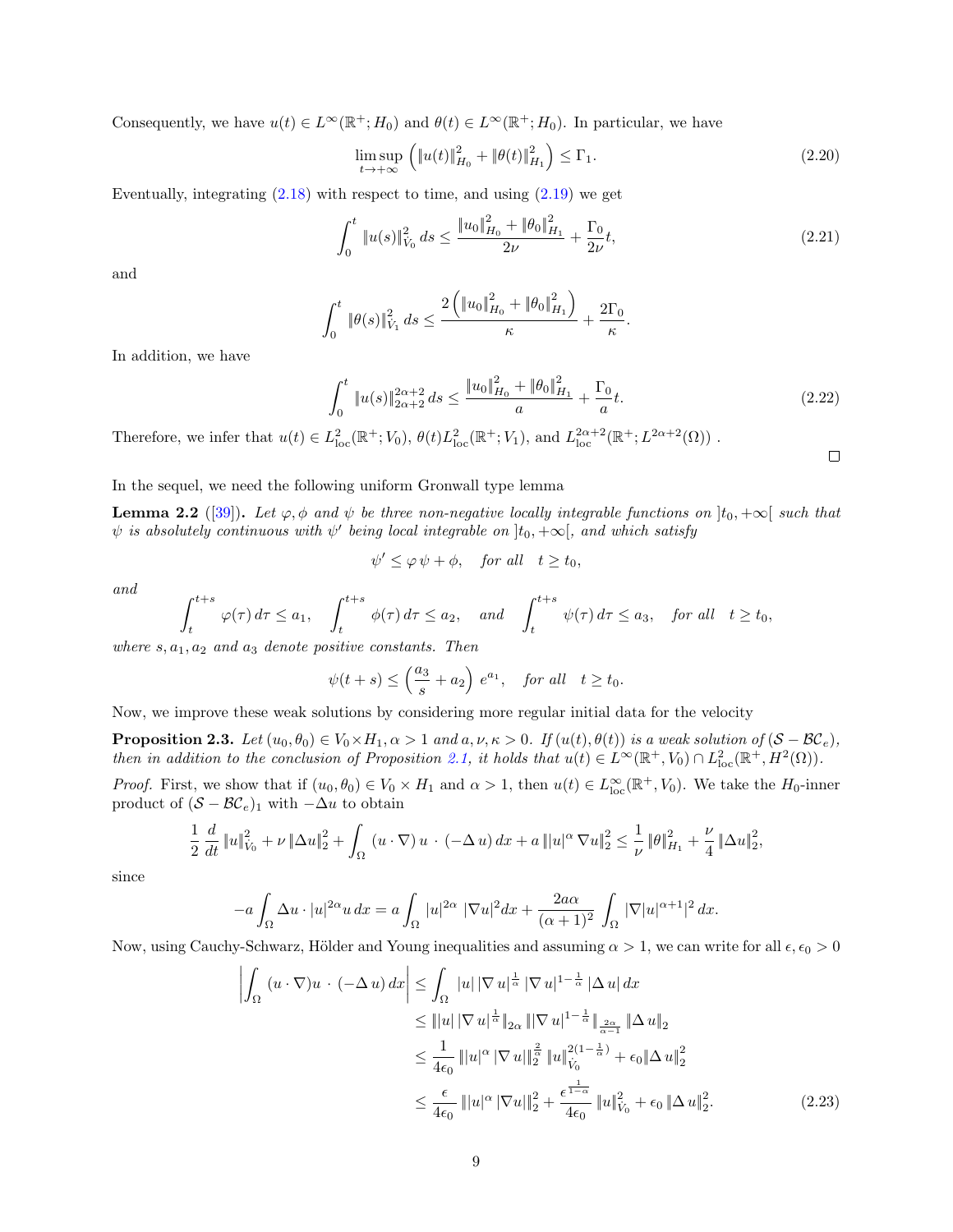Optimizing in the  $\epsilon'$ s, we obtain

$$
\frac{d}{dt} \|u\|_{V_0}^2 + \nu \|\Delta u\|_2^2 + a \|u|^\alpha \nabla u\|_2^2 \le \frac{1}{\nu} \|\theta(t)\|_{H_1}^2 + \underbrace{\left(\frac{a\nu^\alpha}{2^{2-\alpha}}\right)^{1/1-\alpha}}_{:=\Gamma_2} \|u\|_{V_0}^2. \tag{2.24}
$$

Integrating this inequality with respect to time and using the fact that  $\theta \in L^{\infty}(\mathbb{R}^+, H_1)$  and  $u(t) \in$  $L^2_{loc}(\mathbb{R}^+; V_0)$ , we obtain that  $\Delta u \in L^2_{loc}(\mathbb{R}^+; V_0)$ , hence  $u \in L^2_{loc}(\mathbb{R}^+, H^2(\Omega))$ . Also, we have

<span id="page-9-3"></span><span id="page-9-0"></span>
$$
|u|^{\alpha} \nabla u \in L_{\text{loc}}^2(\mathbb{R}^+, L^2(\Omega)).
$$
\n(2.25)

Furthermore, using the fact that  $\theta \in L^{\infty}(\mathbb{R}^+, H_1)$  then by means of the Gronwall's inequality we obtain that  $u(t) \in L^{\infty}_{\text{loc}}(\mathbb{R}^+, V_0).$ 

Now, we show that actually  $u(t) \in L^{\infty}(\mathbb{R}^+, V_0)$ . We proceed in two steps, first for all  $t \in [0, 1]$  and then for all  $t \geq 0$ .

On the one hand, let  $t \in [0, 1]$ , integrating  $(2.24)$ , using  $(2.19)$  along with  $(2.21)$ , we obtain

$$
||u(t)||_{\dot{V}_0}^2 \leq ||u_0||_{\dot{V}_0}^2 + \frac{||u_0||_{H_0}^2 + ||\theta_0||_{H_1}^2}{\nu} + \frac{\Gamma_1}{\nu} + \frac{\Gamma_2}{2\nu} \left( ||u_0||_{H_0}^2 + ||\theta_0||_{H_1}^2 + \Gamma_0 \right).
$$

On the other hand, let  $t \geq 0$  and we set

$$
\psi = \|u(t)\|_{V_0}^2
$$
,  $\varphi = \Gamma_2$ , and  $\phi = \frac{1}{\nu} \|\theta(t)\|_{H_1}^2$ .

Now, integrating [\(2.18\)](#page-7-4) over  $[t, t + 1]$  we obtain for all  $t \ge 0$ 

$$
\int_{t}^{t+1} \|u(\tau)\|_{\dot{V}_0}^2 d\tau \leq \frac{1}{2\nu} \left( \|u_0\|_{H_0}^2 + \|\theta_0\|_{H_1}^2 + \Gamma_0 + \Gamma_1 \right),
$$

and

$$
\int_{t}^{t+1} \|\theta(\tau)\|_{H_1}^2 d\tau \leq \frac{2}{\kappa \lambda} \left( \|u_0\|_{H_0}^2 + \|\theta_0\|_{H_1}^2 + \Gamma_0 + \Gamma_1 \right).
$$

Eventually, thanks to Lemma [2.2](#page-8-1) with s=1, we obtain for all  $t \ge 1$ 

$$
||u(t)||_{V_0}^2 \le \frac{\kappa\lambda + 4}{2\kappa\lambda\nu} \left( ||u_0||_{H_0}^2 + ||\theta_0||_{H_1}^2 + \Gamma_0 + \Gamma_1 \right) \exp(\Gamma_2).
$$

All in all, we get  $u(t) \in L^{\infty}(\mathbb{R}^+, V_0)$ .

Now, we show the existence of absorbing ball in  $V_0$  for the velocity. For this purpose, we let  $t \geq 1$  and  $s \in [t-1, t]$ , we integrate  $(2.24)$  over  $[s, t]$  and get

$$
\|u(t)\|_{\dot{V}_0}^2 \le \|u(s)\|_{\dot{V}_0}^2 + \frac{1}{\nu} \int_{t-1}^t \|\theta(\tau)\|_{H_1}^2 d\tau + \Gamma_2 \int_{t-1}^t \|u(\tau)\|_{\dot{V}_0}^2 d\tau.
$$
 (2.26)

Now, on the one hand, integrating  $(2.19)$ , we obtain

$$
\frac{1}{\nu} \int_{t-1}^{t} \|\theta(\tau)\|_{H_1}^2 d\tau \le \frac{2\left(\|u_0\|_{H_0}^2 + \|\theta_0\|_{H_1}^2\right)}{\nu \min(a, \kappa \lambda)} \left(e^{\frac{\min(a, \kappa \lambda)}{2}} - 1\right) e^{-\frac{\min(a, \kappa \lambda)}{2} t} + \frac{\Gamma_1}{\nu}.\tag{2.27}
$$

On the other hand, going back to  $(2.15)$ , and using  $(2.17)$ , we get

$$
\frac{d}{dt} \|u\|_{H_0}^2 + 2\nu \|u\|_{V_0}^2 + a\|u\|_{H_0}^2 \le a\|\theta\|_{H_1}^2 + 4aL^2.
$$

<span id="page-9-2"></span><span id="page-9-1"></span> $\Box$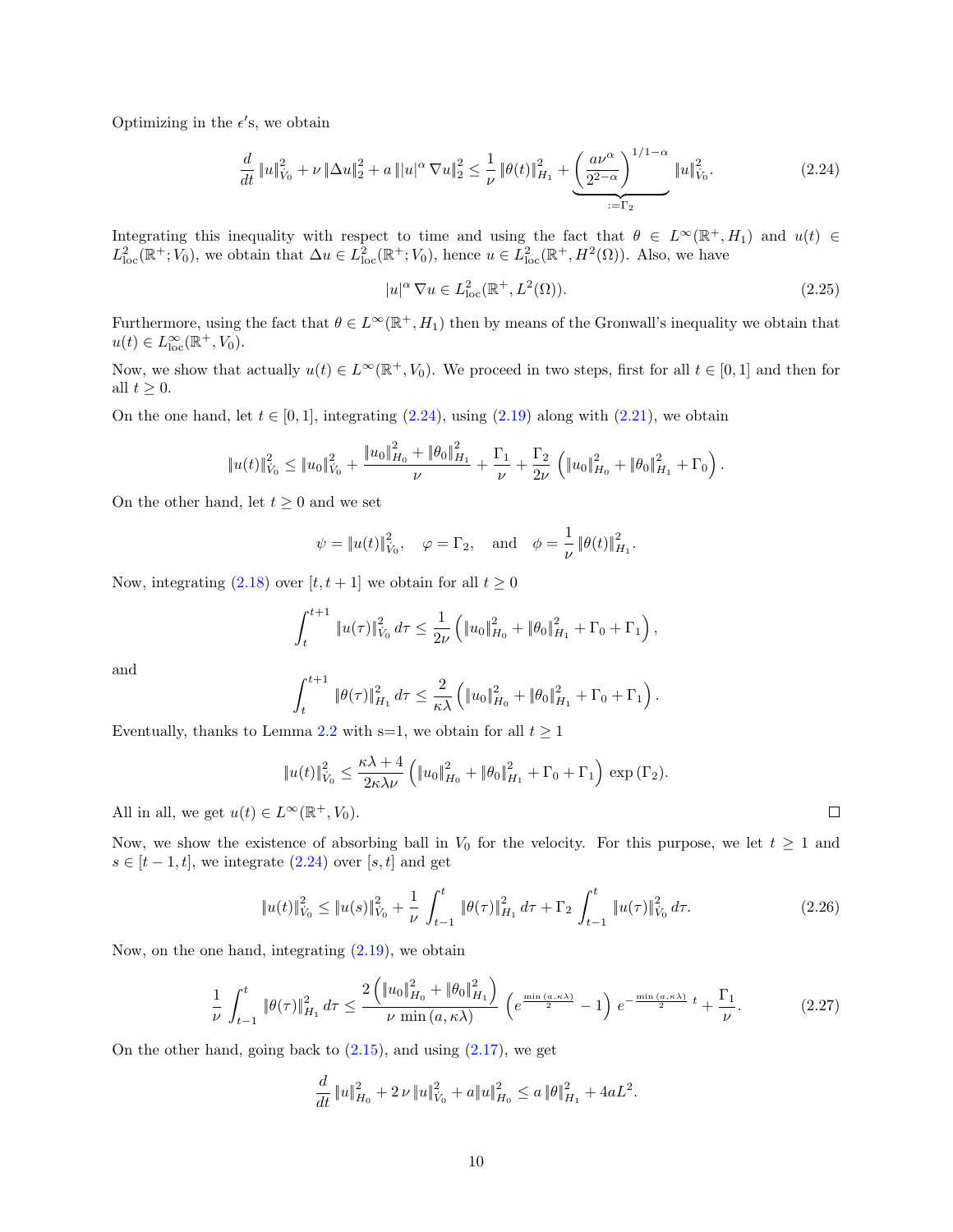Integrating this inequality over  $[t-1, t]$ , and use  $(2.27)$  to obtain

$$
\int_{t-1}^{t} \|u(\tau)\|_{V_{0}}^{2} d\tau \leq \frac{1}{2\nu} \|u(t-1)\|_{H_{0}}^{2} + \frac{a}{2\nu} \int_{t-1}^{t} \|\theta(\tau)\|_{H_{1}}^{2} d\tau + \frac{2aL^{2}}{\nu}
$$
\n
$$
\leq \frac{1}{2\nu} \|u(t-1)\|_{H_{0}}^{2} + \frac{a\left(\|u_{0}\|_{H_{0}}^{2} + \|\theta_{0}\|_{H_{1}}^{2}\right)}{\nu \min(a,\kappa\lambda)} \left(e^{\frac{\min(a,\kappa\lambda)}{2}} - 1\right) e^{-\frac{\min(a,\kappa\lambda)}{2}} t + \frac{a\Gamma_{1} + 4aL^{2}}{2\nu}.
$$
\n(2.28)

Substituting [\(2.27\)](#page-9-1) and [\(2.28\)](#page-10-0) in [\(2.26\)](#page-9-2), we get for  $s \in [t - 1, t]$ 

$$
\|u(t)\|_{V_0}^2 \le \|u(s)\|_{V_0}^2 + \frac{\Gamma_2}{2\nu} \|u(t-1)\|_{H_0}^2 + \frac{2 + a\Gamma_2}{\nu \min(a, \kappa\lambda)} \left( \|u_0\|_{H_0}^2 + \|\theta_0\|_{H_1}^2 \right) \left( e^{\frac{\min(a, \kappa\lambda)}{2}} - 1 \right) e^{-\frac{\min(a, \kappa\lambda)}{2} t} + \frac{\Gamma_2 (a\Gamma_1 + 4aL^2) + 2\Gamma_1}{2\nu}.
$$

Thanks to [\(2.19\)](#page-7-5), we have, for  $s \in [t-1, t]$ 

<span id="page-10-0"></span>
$$
\|u(t)\|_{V_0}^2 \le \|u(s)\|_{V_0}^2 + \frac{2 + a\Gamma_2}{\nu \min(a, \kappa\lambda)} \left( \|u_0\|_{H_0}^2 + \|\theta_0\|_{H_1}^2 \right) \left( e^{\frac{\min(a, \kappa\lambda)}{2}} - 1 \right) e^{-\frac{\min(a, \kappa\lambda)}{2} t} + \frac{\Gamma_2 \left[ (a+1)\Gamma_1 + 4aL^2 \right] + 2\Gamma_1}{2\nu}.
$$

Integrating this inequality with respect to s over  $[t - 1, t]$ , we get

$$
\|u(t)\|_{\dot{V}_0}^2 \le \int_{t-1}^t \|u(s)\|_{\dot{V}_0}^2 ds + \frac{2 + a\Gamma_2}{\nu \min(a, \kappa\lambda)} \left( \|u_0\|_{H_0}^2 + \|\theta_0\|_{H_1}^2 \right) \left( e^{\frac{\min(a, \kappa\lambda)}{2}} - 1 \right) e^{-\frac{\min(a, \kappa\lambda)}{2} t} + \frac{\Gamma_2 \left[ (a+1)\Gamma_1 + 4aL^2 \right] + 2\Gamma_1}{2\nu}.
$$

Now, using again [\(2.28\)](#page-10-0), we get

$$
\|u(t)\|_{V_0}^2 \le \frac{1}{2\nu} \|u(t-1)\|_{H_0}^2 + \frac{2 + a(\Gamma_2 + 1)}{\nu \min(a, \kappa \lambda)} \left( \|u_0\|_{H_0}^2 + \|\theta_0\|_{H_1}^2 \right) \left( e^{\frac{\min(a, \kappa \lambda)}{2}} - 1 \right) e^{-\frac{\min(a, \kappa \lambda)}{2} t} + \frac{\Gamma_2 \left[ (a+1)\Gamma_1 + 4aL^2 \right] + (2+a)\Gamma_1 + 4aL^2}{2\nu}.
$$

Eventually, using  $(2.19)$ , the latter inequality gives

$$
\|u(t)\|_{V_0}^2 \leq + \frac{2 + a(\Gamma_2 + 1)}{\nu \min(a, \kappa \lambda)} \left( \|u_0\|_{H_0}^2 + \|\theta_0\|_{H_1}^2 \right) \left( e^{\frac{\min(a, \kappa \lambda)}{2}} - 1 \right) e^{-\frac{\min(a, \kappa \lambda)}{2} t} + \frac{\Gamma_2 \left[ (a+1)\Gamma_1 + 4aL^2 \right] + (3+a)\Gamma_1 + 4aL^2}{2\nu}.
$$

Threfore, one has

$$
\limsup_{t \to +\infty} \|u(t)\|_{\dot{V}_0}^2 \le \frac{\Gamma_2 \left[ (a+1)\Gamma_1 + 4aL^2 \right] + (3+a)\Gamma_1 + 4aL^2}{2\nu}.
$$
\n(2.29)

Next, we have

**Proposition 2.4.** Let  $(u_0, \theta_0) \in V_0 \cap L^{2\alpha+2}(\Omega) \times H_1, \alpha > 1$  and  $a, \nu, \kappa > 0$ . If  $(u(t), \theta(t))$  is a weak solution of  $(S - BC_e)$ , then in addition to the conclusion of Proposition [2.3,](#page-8-2) it holds that  $u \in L^{\infty}_{loc}(\mathbb{R}^+; L^{2\alpha+2}(\Omega))$  and  $\partial_t u \in L^2_{\text{loc}}(\mathbb{R}^+; L^2(\Omega)).$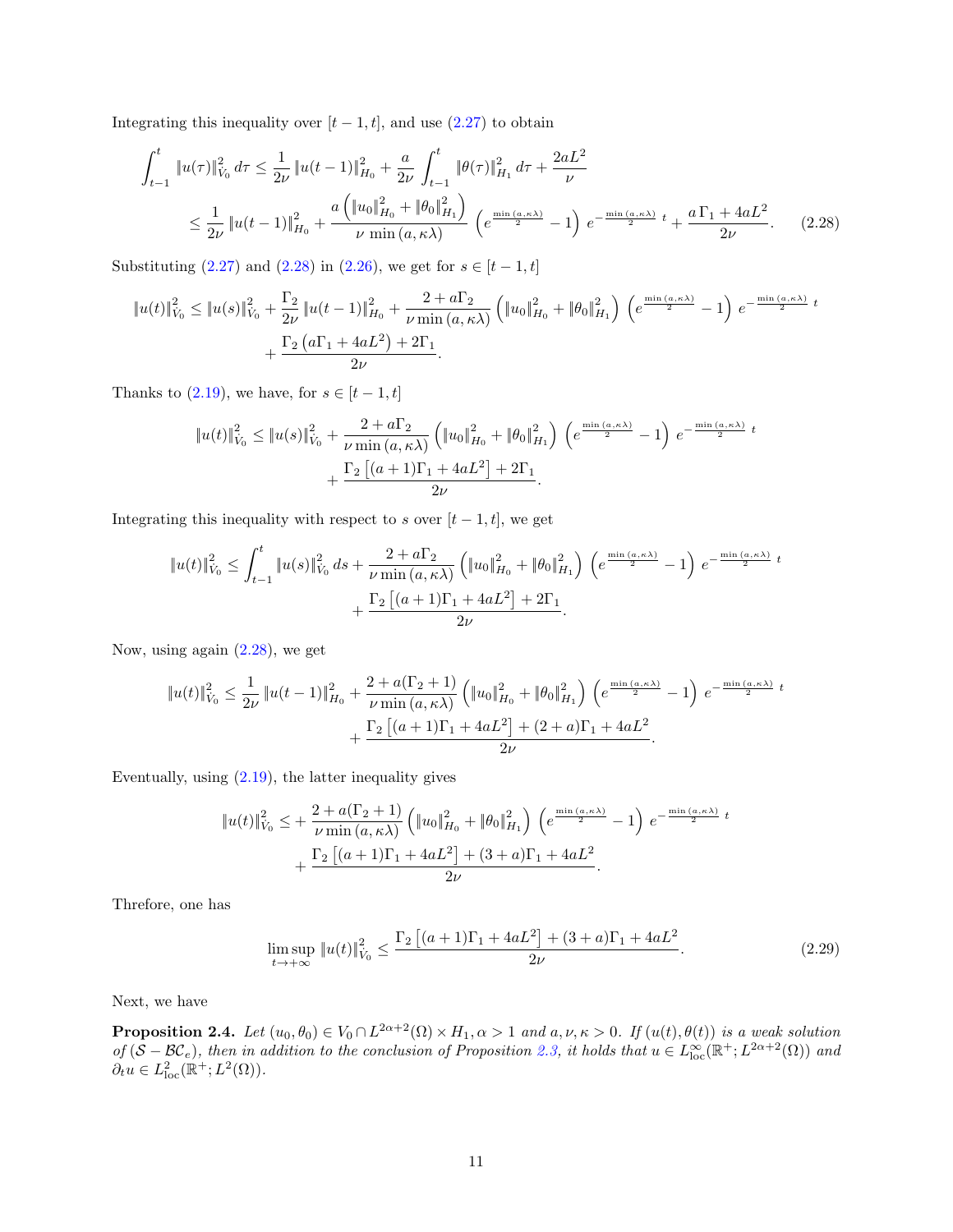*Proof.* We multiply( $S - \mathcal{BC}_e$ )<sub>1</sub> by  $\partial_t u$  and integrate over  $\Omega$  to get thanks to the Cauchy-Schwarz and Young inequalities

$$
\|\partial_t u\|_2^2 + \int_{\Omega} (u \cdot \nabla)u \cdot \partial_t u \, dx + \frac{\nu}{2} \frac{d}{dt} \|\nabla u\|_2^2 + \frac{a}{2\alpha + 2} \frac{d}{dt} \|u\|_{2\alpha + 2}^{2\alpha + 2} \le \|\theta\|_{H_1}^2 + \frac{1}{4} \|\partial_t u\|_2^2.
$$

Now, proceeding as in  $(2.23)$ , we have

$$
\int_{\Omega} (u \cdot \nabla)u \cdot \partial_t u \, dx \le ||u|^{\alpha} |\nabla u||_2^2 + ||u||_{V_0}^2 + \frac{1}{4} ||\partial_t u||_2^2. \tag{2.30}
$$

Thus, we have

$$
\int_0^t \|\partial_s u(s)\|_2^2 ds + \frac{a}{2\alpha + 2} \|u(t)\|_{2\alpha + 2}^{2\alpha + 2} \le \frac{\nu}{2} \|u_0\|_{V_0}^2 + \frac{a}{\alpha + 1} \|u_0\|_{2\alpha + 2}^{2\alpha + 2} + 2 \int_0^t \left( \|\theta(s)\|_{H_1}^2 + \|u(s)|^{\alpha} |\nabla u(s)|\|_2^2 + \|u(s)\|_{V_0}^2 \right) ds.
$$

Using  $(2.19),(2.21),(2.25)$  $(2.19),(2.21),(2.25)$  $(2.19),(2.21),(2.25)$ , and Proposition [2.3,](#page-8-2) we obtain for all  $(u_0, \theta_0) \in V_0 \cap L^{2\alpha+2}(\Omega) \times H_1$ 

$$
u \in L^{\infty}_{loc}(\mathbb{R}^+; L^{2\alpha+2}(\Omega)), \text{ and } \partial_t u \in L^2_{loc}(\mathbb{R}^+; L^2(\Omega)).
$$

<span id="page-11-2"></span>

**Remark 2.5.** Let  $(u_0, \theta_0) \in H_0 \times L^{\infty}(\Omega), \alpha > 1$  and  $a, \nu, \kappa > 0$ . If  $(u(t), \theta(t))$  is a weak solution of  $(S - BC_e)$ , then  $\theta(t) \in L^{\infty}(\Omega)$ . This property can be readily shown using a variant of the maximum principle as in [\[39\]](#page-16-0) applied to the original system  $(S_o - BC_o)$  first to obtain that  $T(t) \in L^{\infty}(\Omega)$  if  $T(t = 0) \in L^{\infty}(\Omega)$ . Next, one uses the relation [\(1.1\)](#page-1-2) together with the fact that  $-1 \le z \le 1$  to obtain the desired result.

#### <span id="page-11-0"></span>2.4 Continuous dependence on the initial data and uniqueness of solutions

In this section, we prove the continuous dependence of the weak solutions on the initial data with respect to the  $H_0 \times H^{-1}(\Omega)$  topology, in particular their uniqueness. For this purpose, let  $(u, \theta)$  and  $(v, \eta)$  be two weak solutions of system  $(S - BC_e)$ , and let  $w = u - v$  and  $\xi = \theta - \eta$ . It is rather clear that  $(w, \xi)$  enjoys

$$
\mathcal{S}_d: \quad \begin{cases} \quad \partial_t \, w + \nu \, \mathcal{A}_0 \, w + (v \cdot \nabla) w + (w \cdot \nabla) u + a \, |u|^{2\alpha} u - a \, |v|^{2\alpha} v + \nabla \pi = \xi \, \mathbf{e}_3, \\ \quad \partial_t \, \xi + \kappa \, \mathcal{A}_1 \, \xi + (v \cdot \nabla) \xi + (w \cdot \nabla) \theta = w \cdot \mathbf{e}_3, \\ \quad \nabla \cdot w = 0, \ w_{|_{t=0}} = w_0 = u_0 - v_0, \ \xi_{|t=0} = \xi_0 = \theta_0 - \eta_0, \end{cases}
$$

with the associated periodic BC obtained from  $\mathcal{BC}_e$  satisfied by  $(u, \theta)$  and  $(v, \eta)$ . In the sequel, we will need the following strong monotonicity form (see, e.g., [\[5\]](#page-15-7)): There exists a positive constant  $\delta(\alpha)$  such that

<span id="page-11-1"></span>
$$
\delta |u - v|^2 (|u| + |v|)^{2\alpha} \le (|u|^{2\alpha} u - |v|^{2\alpha} v) \cdot (u - v). \tag{2.31}
$$

In order to show the uniqueness, first we take the H<sub>0</sub>-inner product of  $(S - \mathcal{BC}_e)_1$  with w and integrate over  $\Omega$  to obtain

$$
\frac{1}{2} \frac{d}{dt} ||w||_{H_0}^2 + \nu ||w||_{V_0}^2 + \int_{\Omega} (w \cdot \nabla)u \cdot w \, dx + a \int_{\Omega} |u|^{2\alpha}u \cdot w \, dx - a \int_{\Omega} |v|^{2\alpha}v \cdot w \, dx \tag{2.32}
$$
\n
$$
= \int_{\Omega} \xi(w \cdot \mathbf{e}_3) \, dx.
$$

Next, let  $\psi_1$  and  $\psi_2$  be the unique periodic functions solutions of the elliptic equations  $\theta = \Delta \psi_1$  and  $\eta = \Delta \psi_2$ satisfying  $\int_{\Omega} \psi_1 dx = \int_{\Omega} \psi_1 dx = 0$ . Since  $\theta$  and  $\eta$  are odd functions with respect of the z-variable then  $\psi_1$ and  $\psi_2$  enjoy the same property. Now, let  $\psi = \psi_1 - \psi_2$ , therefore  $\psi$  satisfies the following equation

$$
\partial_t \Delta \psi + \kappa \mathcal{A}_1 \Delta \Psi + (v \cdot \nabla) \Delta \psi + (w \cdot \nabla) \Delta \psi_1 = w \cdot \mathbf{e}_3
$$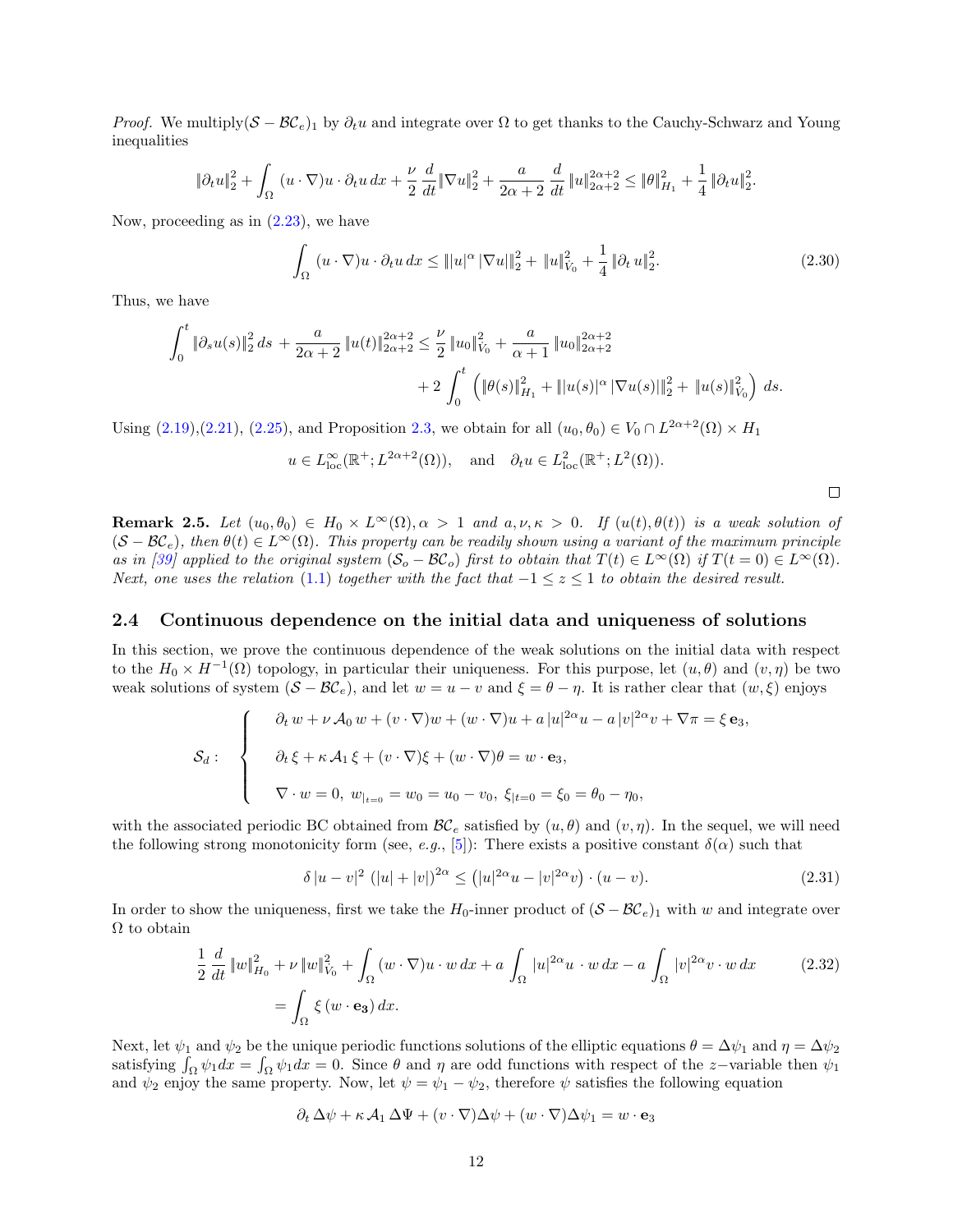Taking the duality action of the latter equation with  $\psi$  gives

$$
\frac{1}{2} \frac{d}{dt} \|\nabla \psi\|_{2}^{2} + \kappa \|\Delta \psi\|_{2}^{2} + \int_{\Omega} (v \cdot \nabla) \Delta \psi \, \psi \, dx + \int_{\Omega} (w \cdot \nabla) \Delta \Psi_{1} \, \psi \, dx = \int_{\Omega} \psi \, (w \cdot \mathbf{e_{3}}) \, dx. \tag{2.33}
$$

Now, using Cauchy-Schwarz and Young inequalities, we can write

<span id="page-12-0"></span>
$$
\int_{\Omega} \xi \left( w \cdot \mathbf{e_3} \right) dx = \int_{\Omega} \Delta \psi \left( w \cdot \mathbf{e_3} \right) dx \leq \|\Delta \psi\|_2 \left\| w \right\|_{H_0} \leq \frac{\kappa}{3} \|\Delta \psi\|_{H_1}^2 + \frac{3}{\kappa} \left\| w \right\|_{H_0}^2. \tag{2.34}
$$

Next, since  $\nabla \cdot w = 0$  then by integrating by parts and using the generalized Hölder inequality, we have for all  $\alpha > 1$ 

$$
\begin{split}\n|\int_{\Omega} (w \cdot \nabla) u \cdot w \, dx| &= | - \int_{\Omega} (w \cdot \nabla) w \cdot u \, dx| \leq \int_{\Omega} |w| \, |u| \, |\nabla w| \, dx| = \int_{\Omega} |u| \, |w|^{\frac{1}{\alpha}} \, |w|^{1 - \frac{1}{\alpha}} \, |\nabla w| \, dx \\
&\leq \| |u| \, |w|^{\frac{1}{\alpha}} \|_{2\alpha} \, \| |w|^{1 - \frac{1}{\alpha}} \, \| \|_{\dot{W}_0} \\
&\leq \frac{2}{\nu} \, \| |u|^\alpha \, |w| \|^{\frac{2}{\alpha}}_{L^2} \, \|w\|^2_{H_0}^{2(1 - \frac{1}{\alpha})} + \frac{\nu}{2} \, \|w\|^2_{V_0} \\
&\leq a\delta \, \| |u|^\alpha \, w\|^2_{2} + (a\delta \nu^\alpha)^{\frac{1}{1 - \alpha}} \, \|w\|^2_{H_0} + \frac{\nu}{2} \, \|w\|^2_{V_0}.\n\end{split}
$$

Similarly, since  $\nabla \cdot w = 0$  once again we integrate by parts and use the Hölder and Gagliardo-Nirenberg inequalities we deduce

$$
\begin{aligned} \|\int_{\Omega} (w \cdot \nabla) \Delta \psi_1 \, \psi \, dx\| &= |- \int_{\Omega} (w \cdot \nabla) \psi \, \Delta \psi_1 \, dx| \\ &\leq \|w\|_6 \, \|\nabla \psi\|_3 \, \|\Delta \psi_1\|_2 \\ &\leq \|w\|_6 \, \|\Delta \psi\|_2^{\frac{1}{2}} \, \|\nabla \psi\|_2^{\frac{1}{2}} \, \|\theta\|_{H_1} \\ &\leq \frac{\nu}{2} \|w\|_6^2 + \frac{2}{\nu} \|\Delta \psi\|_2 \, \|\nabla \psi\|_2 \, \|\theta\|_{H_1}^2 \\ &\leq \frac{\nu}{2} \|\nabla w\|_2^2 + \frac{\kappa}{3} \|\Delta \psi\|_2^2 + \frac{12}{\kappa \nu^2} \|\nabla \psi\|_2^2 \, \|\theta\|_{H_1}^4 \\ &\leq \frac{\nu}{2} \|\nabla w\|_2^2 + \frac{\kappa}{3} \|\Delta \psi\|_2^2 + \frac{c}{\kappa \nu^2} \|\nabla \psi\|_2^2, \end{aligned}
$$

where c is a constant depending on  $||u_0||_{H_0}$  and  $||\theta_0||_{H_1}$  (see [\(2.19\)](#page-7-5)). Also, we have the following

$$
\int_{\Omega} (v \cdot \nabla) \Delta \psi \, \psi \, dx = -\int_{\Omega} (v \cdot \nabla) \psi \, \Delta \psi \, dx
$$
\n
$$
\leq \|v\|_{6} \|\nabla \psi\|_{3} \|\Delta \psi\|_{2}
$$
\n
$$
\leq \|v\|_{\dot{V}_0} \|\Delta \psi\|_{2}^{\frac{3}{2}} \|\nabla \psi\|_{2}^{\frac{1}{2}}
$$
\n
$$
\leq \frac{\kappa}{3} \|\Delta \psi\|_{2}^2 + \frac{3}{\kappa} \|v\|_{\dot{V}_0}^2 \|\nabla \psi\|_{2}^2
$$

Thanks to  $(2.31)$ , we have

$$
\delta \| |u|^{\alpha} w\|_2^2 \le \delta \| (|u| + |v|)^{\alpha} w\|_2^2 \le \int_{\Omega} (|u|^{2\alpha} u - |v|^{2\alpha} v) \cdot w \, dx.
$$

Summing-up [\(2.32\)](#page-11-2) and [\(2.33\)](#page-12-0) and collecting the estimates above, there exist  $c_1 > 0$  depending only on  $\alpha, \nu$ and  $\kappa$  and  $c_2 > 0$  depending on  $\alpha, \nu, \kappa$  and the  $L^2$  norm of the initial data such that

$$
\frac{d}{dt}\left\{\|w\|_{H_0}^2+\|\xi\|_{H^{-1}}^2\right\} \leq \max\left\{c_1+c_2+\|v\|_{V_0}^2\right\}\left(\|w\|_{H_0}^2+\|\xi\|_{H^{-1}}^2\right).
$$

Eventually, Gronwall's Lemma combined to the fact that  $v(t) \in L^2_{loc}(\mathbb{R}^+; V_0)$  (see [\(2.21\)](#page-8-0)), shows the continuous dependence of the solutions on the initial data in  $L^{\infty}([0, \mathcal{T}], H_0 \times H^{-1}(\Omega)$ , in particular their uniqueness.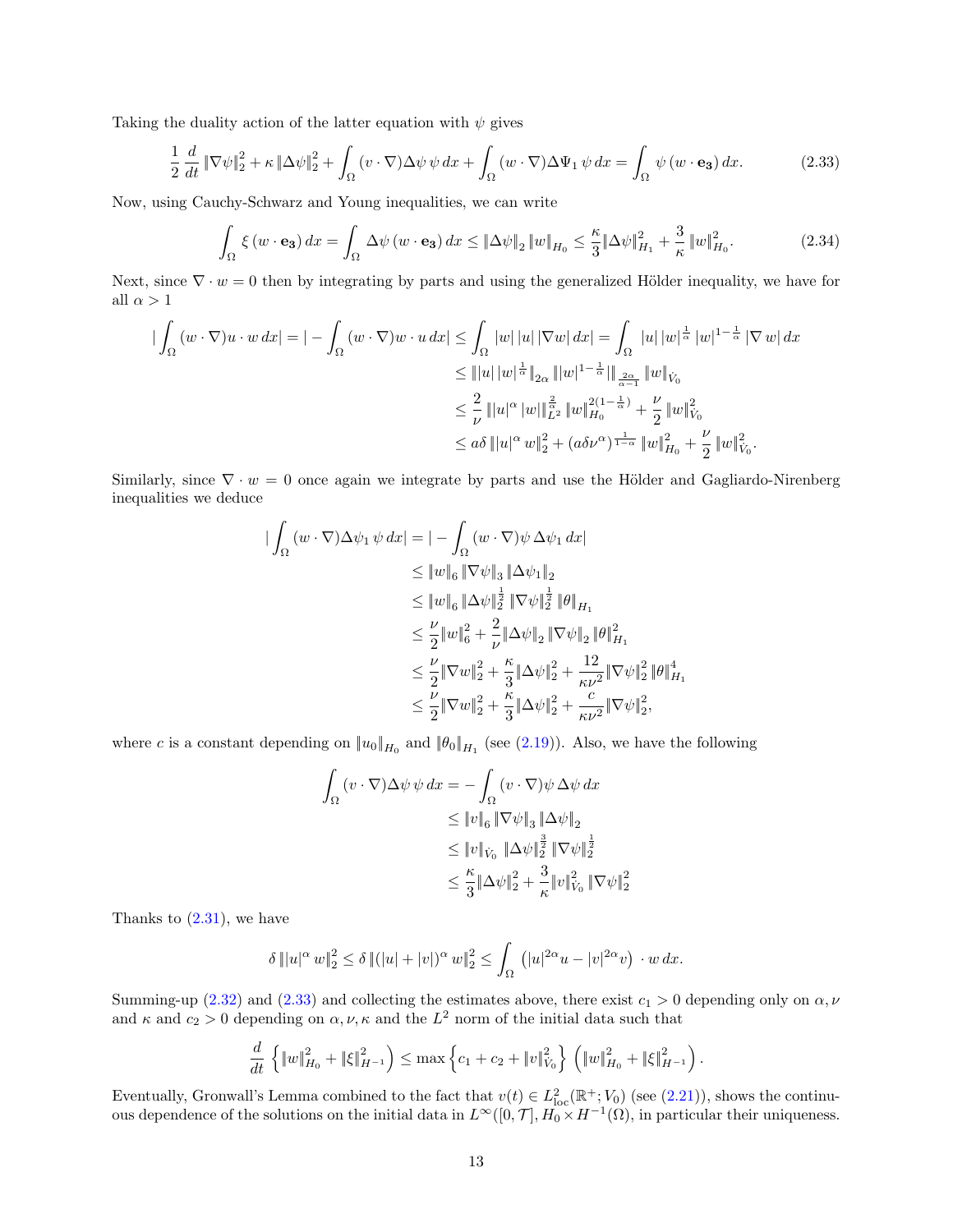<span id="page-13-1"></span>**Remark 2.6.** Let us mention that Theorem [1.2](#page-4-2) can be easily extended to the case where the initial data  $(u_0, \theta_0) \in V_0 \times V_1$  where it can be shown that the solution satisfies

$$
u(x,t) \in C_b^0(\mathbb{R}^+; V_0) \cap L_{loc}^2(\mathbb{R}^+; V_0 \cap H^2(\Omega)) \cap L_{loc}^{2\alpha+2}(\mathbb{R}^+; L^{2\alpha+2}(\Omega)),
$$
  
and  

$$
\theta(x,t) \in C_b^0(\mathbb{R}^+; V_1) \cap L_{loc}^2(\mathbb{R}^+; V_1 \cap H^2(\Omega)).
$$

The proof of the uniqueness given in section [2.4](#page-11-0) remains unchanged. Indeed, the necessary estimate is obtained by taking the the V<sub>1</sub>-inner product of  $(S - BC_e)_2$  with  $-\Delta\theta$  to obtain

$$
\frac{1}{2} \frac{d}{dt} ||\theta||_{V_1}^2 + \kappa ||\Delta\theta||_2^2 + \int_{\Omega} (u \cdot \nabla) \theta \cdot (-\Delta\theta) dx = \int_{\Omega} u_3 \Delta\theta dx
$$

Now,

$$
\int_{\Omega} u_3 \, \Delta \theta \, dx \leq \frac{\kappa}{4} \|\Delta \theta\|_2^2 + \frac{4}{\kappa} \|u\|_{H_0}^2 \leq \frac{\kappa}{4} \|\Delta \theta\|_2^2 + \text{Const.}
$$

and (for instance)

$$
\int_{\Omega} \left( u \cdot \nabla \right) \theta \cdot \left( -\Delta \theta \right) dx \leq \|\nabla w\|_2^2 + \frac{\kappa}{4} \|\Delta \psi\|_2^2 + \frac{\kappa}{4} \|\nabla \psi\|_2^2 \leq \text{Const.} + \frac{\kappa}{4} \|\Delta \psi\|_2^2 + \frac{\kappa}{4} \|\nabla \psi\|_2^2.
$$

Collecting these estimates, and using [\(2.16\)](#page-7-3), one can show immediately that  $\theta \in L^{\infty}(\mathbb{R}^+, V_1)$ . Furthermore, it can be also shown the existence of absorbing ball in  $V_0 \times V_1$  following the same argument used for the velocity above.

### <span id="page-13-0"></span>3 Data Assimilation

Data assimilation belongs to the family of semi-empirical methods that aim to enhance the prediction's quality of the physical phenomena at hand, by synchronizing information collected from measurements at coarse spatial scales with the theoretical models. This method was originally proposed for atmospheric predictions such as weather forecasting in [\[11\]](#page-15-8). A new approach was introduced in [\[4\]](#page-14-2) based on ideas from control theory (see also [\[32,](#page-16-15) [33\]](#page-16-16)) consisting in the introduction of a feedback control term that nudges the large spatial scales of the model towards those of the reference solution. In the context of data assimilation, the large spatial scales of the reference solution are constructed by an interpolation operator from the spatial coarse scale measurements. This new approach was applied for several models including the 3D Navier-Sotokes- $\alpha$  in [\[1\]](#page-14-3), the 2D Bénard-convection where only measurement of velocity is needed in [\[13\]](#page-15-9), the 2D Navier-Stokes where the authors show the convergence with measurements of a single velocity component in [\[14\]](#page-15-10), the 3D Brinkman-Forchheimer-extended Darcy model in [\[30\]](#page-16-9) etc. Other features of this new approach were developed and investigated in several recent publications such as [\[7,](#page-15-11) [12,](#page-15-12) [18,](#page-15-13) [19,](#page-15-14) [22,](#page-15-15) [23,](#page-16-17) [31\]](#page-16-18) and references therein. In this paragraph, we present the data assimilation algorithm applied to our system  $(S - BC_e)$  and state the result that can be readily obtained by combining Theorems [1.1](#page-3-1) and [1.2](#page-4-2) and techniques from [\[16\]](#page-15-16). Specifically, we state the convergence of the algorithm in the case of system  $(S - BC)$  with measurement of only two components of the velocity. Before going further, let us present the idea of the algorithm. Briefly speaking, the observation are introduced into the system  $(S - BC)$  by the mean of an interpolant operator  $\mathcal{I}_h(u(t))$  where  $u(t)$  denotes the velocity part of the solution  $(u(t), \theta(t))$ . This operator interpolates the observations of the system  $(S - BC)$  at coarse scale spatial resolution of size h to be specified. We shall consider two types of interpolants on the space domain  $\Omega_r := [0, L] \times [0, L] \times [0, 1]$ :

<span id="page-13-3"></span><span id="page-13-2"></span>
$$
\mathcal{I}_h: H^1(\Omega_r) \to L^2(\Omega_r) \quad \text{satisfying} \quad \|\psi - \mathcal{I}_h(\psi)\|_{L^2}^2 \le c_0 \, h^2 \, \|\nabla \, \psi\|_{L^2}^2,\tag{3.1}
$$

for all vectors  $\psi = (\psi_1, \psi_2) \in (H^1(\Omega_r))^2$ , and

$$
\mathcal{I}_h: H^2(\Omega_r) \to L^2(\Omega_r) \quad \text{satisfying} \quad \|\psi - \mathcal{I}_h(\psi)\|_{L^2}^2 \le c_0 \, h^2 \, \|\nabla \,\psi\|_{L^2}^2 + c_1 \, h^4 \|\Delta \,\psi\|_{L^2}^2,\tag{3.2}
$$

for all vectors  $\psi = (\psi_1, \psi_2) \in (H^2(\Omega_r))^2$ , where  $c_0$  and  $c_1$  denote dimensionless nonnegative constants. We refer the reader to [\[1,](#page-14-3) [3,](#page-14-4) [30\]](#page-16-9) for physical examples of such interpolants. To simplify our notation, we will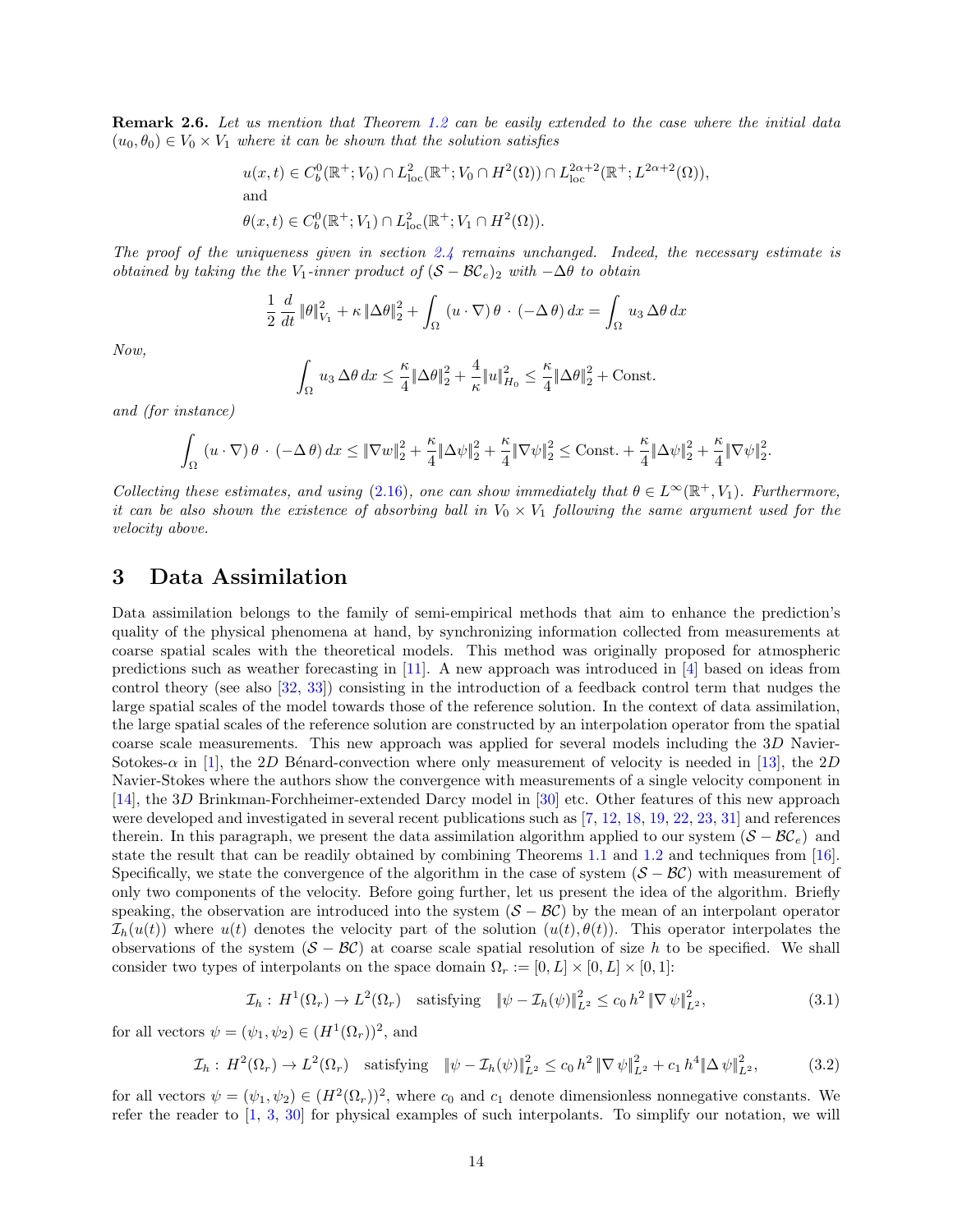denote  $v_{\perp} := (v_1, v_2)^T$  for all three-components vector  $v = (v_1, v_2, v_3)^T$ . Assume that the initial data  $(u_0, \theta_0)$ of system  $(S - BC)$  is missing. The idea is to recover this initial data as accurately as possible. This will be achieved by constructing a solution  $(v(t), \eta(t))$  from the observations that satisfies

$$
\mathcal{S}_{da}:\n\begin{cases}\n\partial_t v_\perp - \nu \Delta v_\perp + B_0(v, v_\perp) + a |v|^{2\alpha} v_\perp + \nabla_\perp q = \mu \mathcal{I}_h(u_\perp - v_\perp), \\
\partial_t v_3 - \nu \Delta v_3 + B_0(v, v_3) + a |v|^{2\alpha} v_3 + \partial_3 q = \eta \mathbf{e}_3, \\
\partial_t \eta - \kappa \Delta \eta + B_1(v, \eta) = v \cdot \mathbf{e}_3, \\
\nabla \cdot v = 0, \ u_{|_{t=0}} = v_0, \ \eta_{|t=0} = \eta_0,\n\end{cases}
$$

subjected to the set of boundary conditions  $\mathcal{BC}$  (with  $(u, \theta, p)$  replaced by  $(v, \eta, q)$ ). Observe that we do not use measurements of the temperature and the third component of the velocity. The parameter  $\mu > 0$  is the nudging parameter and  $h$  is the resolution parameter of the collected data. To avoid technical difficulties, one proceeds as for the original system  $(S - \mathcal{BC})$  by extending the domain from  $\Omega_r$  to  $\Omega$  and therefore extending the BC to  $\mathcal{BC}_e$ . It is important to notice that the operator  $\mathcal{I}_h$  should be as well extended to act on functions in  $H^1(\Omega)$  and  $H^1(\Omega)$  since the collected measurement are on the reference solution of  $(S - \mathcal{BC})$ . Specifically, its extension should be even since it acts only on the first two components of the velocity.

The extended data assimilation system  $(S_{da}-\mathcal{BC}_e)$  can be shown to admit unique weak and strong solutions equivalently to  $(S - \mathcal{BC}_e)$ . Most importantly, it can be shown that for a space resolution h small enough and nudging parameter  $\mu$  large enough the weak solution of  $(v(t), \eta(t))$  of  $(S_{da}-\mathcal{BC}_e)$  converges asymptotically in time at an exponential rate to the reference solution  $(u(t), \theta(t))$  of system  $(S - B\mathcal{C}_e)$  in  $H_0 \times H^{-1}(\Omega)$  for interpolants of type [\(3.1\)](#page-13-2) for all  $\alpha > 1$ . Equivalently, the strong solution  $(v(t), \eta(t))$  of  $(S_{da}-\mathcal{BC}_e)$  converges asymptotically in time at an exponential rate to the reference solution  $(u(t), \theta(t))$  of system  $(S - \mathcal{BC}_e)$  in  $V_0 \times H^{-1}(\Omega)$  for interpolants of type [\(3.2\)](#page-13-3) but only for  $1 < \alpha < 2$ .

The proof is based on a combination of the arguments presented in the previous sections and ideas from [\[15,](#page-15-17) [30\]](#page-16-9).

# Acknowledgments

This publication was made possible by NPRP grant# S-0207-200290 from the Qatar National Research Fund (a member of Qatar Foundation). The findings herein reflect the work, and are solely the responsibility, of the authors. E.S.T. would like to thank the Isaac Newton Institute for Mathematical Sciences, Cambridge, for support and hospitality during the programme "Mathematical aspects of turbulence: where do we stand?" where part of the work on this paper was undertaken. This work was supported in part by EPSRC grant no EP/R014604/1.

# <span id="page-14-0"></span>References

- <span id="page-14-3"></span>[1] D. A. Albanez, H. J. Nussenzveig Lopes, and E. S. Titi, Continuous data assimilation for the three-dimensional Navier–Stokes-α model, Asymptotic Analysis, 97 (2016), pp. 139–164.
- <span id="page-14-1"></span>[2] S. ANTONTSEV AND H. DE OLIVEIRA, The Navier–Stokes problem modified by an absorption term, Applicable Analysis, 89 (2010), pp. 1805–1825.
- <span id="page-14-4"></span>[3] A. Azouani, E. Olson, and E. S. Titi, Continuous data assimilation using general interpolant observables, Journal of Nonlinear Science, 24 (2014), pp. 277–304.
- <span id="page-14-2"></span>[4] A. Azouani and E. S. Titi, Feedback control of nonlinear dissipative systems by finite determining parameters - a reaction-diffusion paradigm, Evolution Equations and Control Theory, 3 (2014), pp. 579– 594.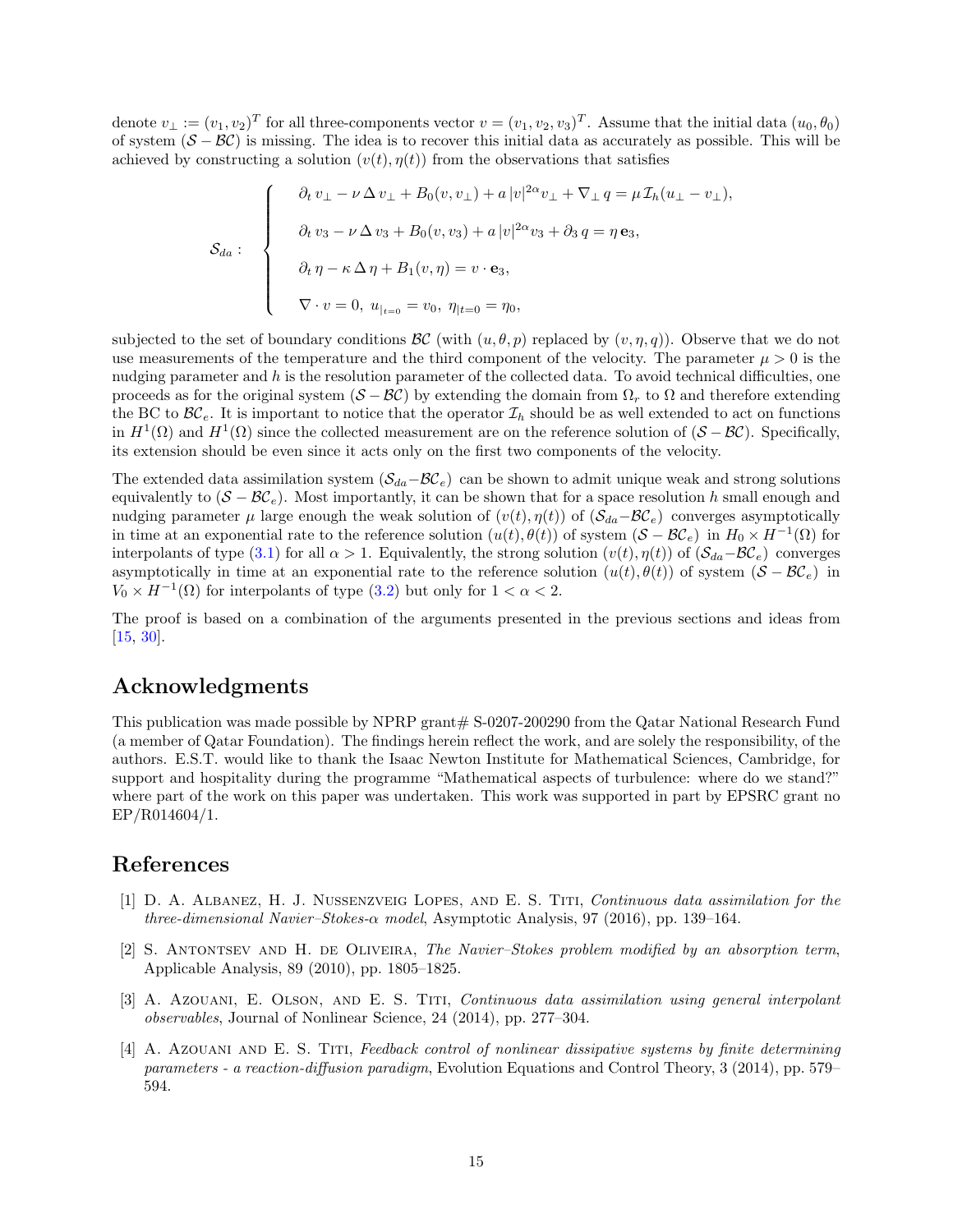- <span id="page-15-7"></span>[5] J. W. BARRETT AND W. LIU, Finite element approximation of the parabolic p-laplacian, SIAM Journal on Numerical Analysis, 31 (1994), pp. 413–428.
- <span id="page-15-6"></span>[6] H. BESSAIH, S. TRABELSI, AND H. ZORGATI, Existence and uniqueness of global solutions for the modified anisotropic 3d Navier- Stokes equations, ESAIM: Mathematical Modelling and Numerical Analysis, 50 (2016), pp. 1817–1823.
- <span id="page-15-11"></span>[7] A. BISWAS, C. FOIAS, C. F. MONDAINI, AND E. S. TITI, *Downscaling data assimilation algorithm* with applications to statistical solutions of the Navier–Stokes equations, in Annales de l'Institut Henri Poincaré C, Analyse non linéaire, vol. 36, Elsevier, 2019, pp. 295–326.
- <span id="page-15-5"></span>[8] X. CAI AND Q. JIU, Weak and strong solutions for the incompressible Navier–Stokes equations with damping, Journal of Mathematical Analysis and Applications, 343 (2008), pp. 799–809.
- <span id="page-15-4"></span>[9] A. CELEBI, V. KALANTAROV, AND D. UĞURLU, Continuous dependence for the convective Brinkman– Forchheimer equations, Applicable Analysis, 84 (2005), pp. 877–888.
- <span id="page-15-3"></span>[10] A. O. CELEBI, V. K. KALANTAROV, AND D. UĞURLU, On continuous dependence on coefficients of the Brinkman–Forchheimer equations, Applied mathematics letters, 19 (2006), pp. 801–807.
- <span id="page-15-8"></span>[11] R. Daley, Atmospheric Data Analysis, no. 2, Cambridge University Press, 1993.
- <span id="page-15-12"></span>[12] S. DESAMSETTI, H. P. DASARI, S. LANGODAN, E. S. TITI, O. KNIO, AND I. HOTEIT, *Efficient dy*namical downscaling of general circulation models using continuous data assimilation, Quarterly Journal of the Royal Meteorological Society, 145 (2019), pp. 3175–3194.
- <span id="page-15-9"></span>[13] A. FARHAT, M. S. JOLLY, AND E. S. TITI, Continuous data assimilation for the 2d Bénard convection through velocity measurements alone, Physica D: Nonlinear Phenomena, 303 (2015), pp. 59–66.
- <span id="page-15-10"></span>[14] A. FARHAT, E. LUNASIN, AND E. S. TITI, Abridged continuous data assimilation for the 2d Navier– Stokes equations utilizing measurements of only one component of the velocity field, Journal of Mathematical Fluid Mechanics, 18 (2016), pp. 1–23.
- <span id="page-15-17"></span>[15]  $\_\_\_\_\_$  Data assimilation algorithm for 3d Bénard convection in porous media employing only temperature measurements, Journal of Mathematical Analysis and Applications, 438 (2016), pp. 492–506.
- <span id="page-15-16"></span>[16] , Continuous data assimilation for a 2d B´enard convection system through horizontal velocity measurements alone, Journal of Nonlinear Science, 27 (2017), pp. 1065–1087.
- <span id="page-15-1"></span>[17] C. FOIAS, O. MANLEY, AND R. TEMAM, Attractors for the Bénard problem: existence and physical bounds on their fractal dimension, Nonlinear Analysis: Theory, Methods & Applications, 11 (1987), pp. 939–967.
- <span id="page-15-13"></span>[18] B. GARCÍA-ARCHILLA, J. NOVO, AND E. S. TITI, Uniform in time error estimates for a finite element method applied to a downscaling data assimilation algorithm for the Navier–Stokes equations, SIAM Journal on Numerical Analysis, 58 (2020), pp. 410–429.
- <span id="page-15-14"></span>[19] M. Gesho, E. Olson, and E. S. Titi, A computational study of a data assimilation algorithm for the two-dimensional Navier-Stokes equations, Communications in Computational Physics, 19 (2016), pp. 1094–1110.
- <span id="page-15-0"></span>[20] W. J. GOUX, L. A. VERKRUYSE, AND S. J. SALTERT, The impact of Rayleigh–Bénard convection on nmr pulsed-field-gradient diffusion measurements, Journal of Magnetic Resonance (1969), 88 (1990), pp. 609–614.
- <span id="page-15-2"></span>[21] C. Hsu and P. Cheng, Thermal dispersion in a porous medium, International Journal of Heat and Mass Transfer, 33 (1990), pp. 1587–1597.
- <span id="page-15-15"></span>[22] H. A. IBDAH, C. F. MONDAINI, AND E. S. TITI, Fully discrete numerical schemes of a data assimilation algorithm: uniform-in-time error estimates, IMA Journal of Numerical Analysis, 40 (2020), pp. 2584– 2625.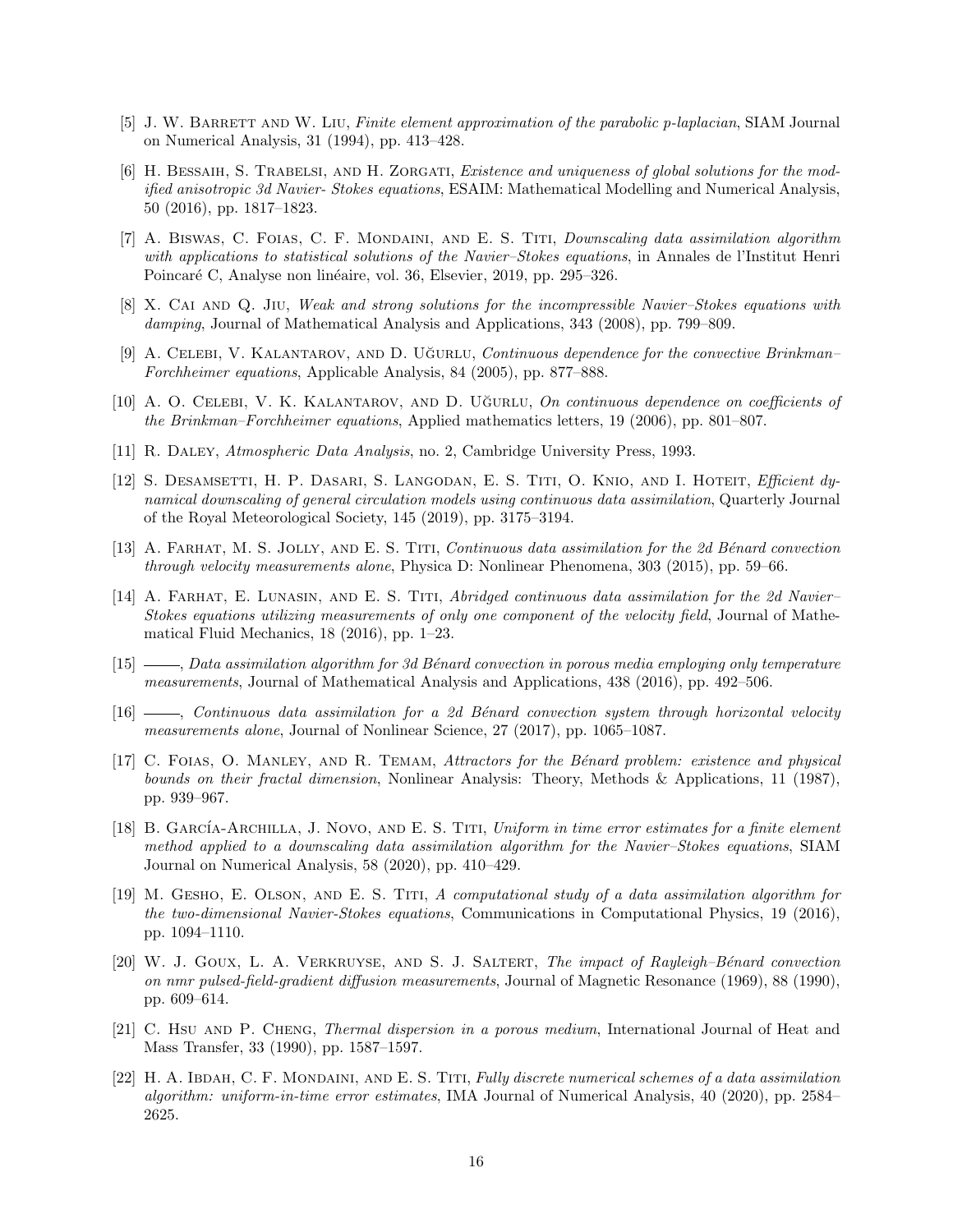- <span id="page-16-17"></span>[23] M. S. Jolly, V. R. Martinez, E. J. Olson, and E. S. Titi, Continuous data assimilation with blurred-in-time measurements of the surface quasi-geostrophic equation, Chinese Annals of Mathematics, Series B, 40 (2019), pp. 721–764.
- <span id="page-16-8"></span>[24] V. K. Kalantarov and S. Zelik, Smooth attractors for the Brinkman–Forchheimer equations with fast growing nonlinearities, Communications on Pure and Applied Analysis, 11 (2012), pp. 2037–2054.
- <span id="page-16-14"></span>[25] J. L. LIONS, Quelques Méthodes De Résolution Des Problemes Aux Limites Non Linéaires, Paris, Dunod, (1969).
- <span id="page-16-11"></span>[26] H. Liu, D. Bian, and X. Pu, Global well-posedness of the 3d Boussinesq-MHD system without heat  $diffusion$ , Zeitschrift für angewandte Mathematik und Physik, 70 (2019), pp. 1–19.
- <span id="page-16-1"></span>[27] Y. Liu AND C. Lin, *Structural stability for Brinkman–Forchheimer equations.*, Electronic Journal of Differential Equations (EJDE)[electronic only], 2007 (2007), pp. Paper–No.
- <span id="page-16-2"></span>[28] M. Louaked, N. Seloula, S. Sun, and S. Trabelsi, A pseudocompressibility method for the incompressible Brinkman-Forchheimer equations., Differ. Integral Equ., 28 (2015), pp. 361–382.
- <span id="page-16-3"></span>[29] M. Louaked, N. Seloula, and S. Trabelsi, Approximation of the unsteady Brinkman-Forchheimer equations by the pressure stabilization method., Numer. Methods Partial Differ. Equations, 33 (2017), pp. 1949–1965.
- <span id="page-16-9"></span>[30] P. A. MARKOWICH, E. S. TITI, AND S. TRABELSI, Continuous data assimilation for the threedimensional Brinkman–Forchheimer-extended Darcy model, Nonlinearity, 29 (2016), p. 1292.
- <span id="page-16-18"></span>[31] C. F. MONDAINI AND E. S. TITI, Uniform-in-time error estimates for the postprocessing Galerkin method applied to a data assimilation algorithm, SIAM Journal on Numerical Analysis, 56 (2018), pp. 78–110.
- <span id="page-16-15"></span>[32] E. Olson and E. S. Titi, Determining modes for continuous data assimilation in 2d turbulence, Journal of statistical physics, 113 (2003), pp. 799–840.
- <span id="page-16-16"></span>[33]  $\_\_\_\_\_\_\_\_\_\_\.\$  Determining modes and Grashof number in 2d turbulence: a numerical case study, Theoretical and Computational Fluid Dynamics, 22 (2008), pp. 327–339.
- <span id="page-16-6"></span>[34] Y. OUYANG AND L.-E. YANG, A note on the existence of a global attractor for the Brinkman– Forchheimer equations, Nonlinear Analysis: Theory, Methods & Applications, 70 (2009), pp. 2054–2059.
- <span id="page-16-4"></span>[35] L. E. PAYNE AND B. STRAUGHAN, Convergence and continuous dependence for the Brinkman– Forchheimer equations, Studies in Applied Mathematics, 102 (1999), pp. 419–439.
- <span id="page-16-12"></span>[36] H. Sohr, The Navier-Stokes equations: An Elementary Functional Analytic Approach, Springer Science & Business Media, 2012.
- <span id="page-16-5"></span>[37] B. STRAUGHAN, Stability And Wave Motion In Porous Media, vol. 165, Springer Science & Business Media, 2008.
- <span id="page-16-13"></span>[38] R. Temam, Navier-Stokes Equations: Theory And Numerical Analysis, vol. 343, American Mathematical Soc., 2001.
- <span id="page-16-0"></span>[39]  $\_\_\_\_\$ , Infinite-Dimensional Dynamical Systems In Mechanics And Physics, vol. 68, Springer Science & Business Media, 2012.
- <span id="page-16-10"></span>[40] E. S. Titi and S. Trabelsi, Global well-posedness of a 3d mhd model in porous media, Journal of Geometric Mechanics, 11 (2019), pp. 621–637.
- <span id="page-16-7"></span>[41] D. Uğurlu, On the existence of a global attractor for the Brinkman–Forchheimer equations, Nonlinear Analysis: Theory, Methods & Applications, 68 (2008), pp. 1986–1992.